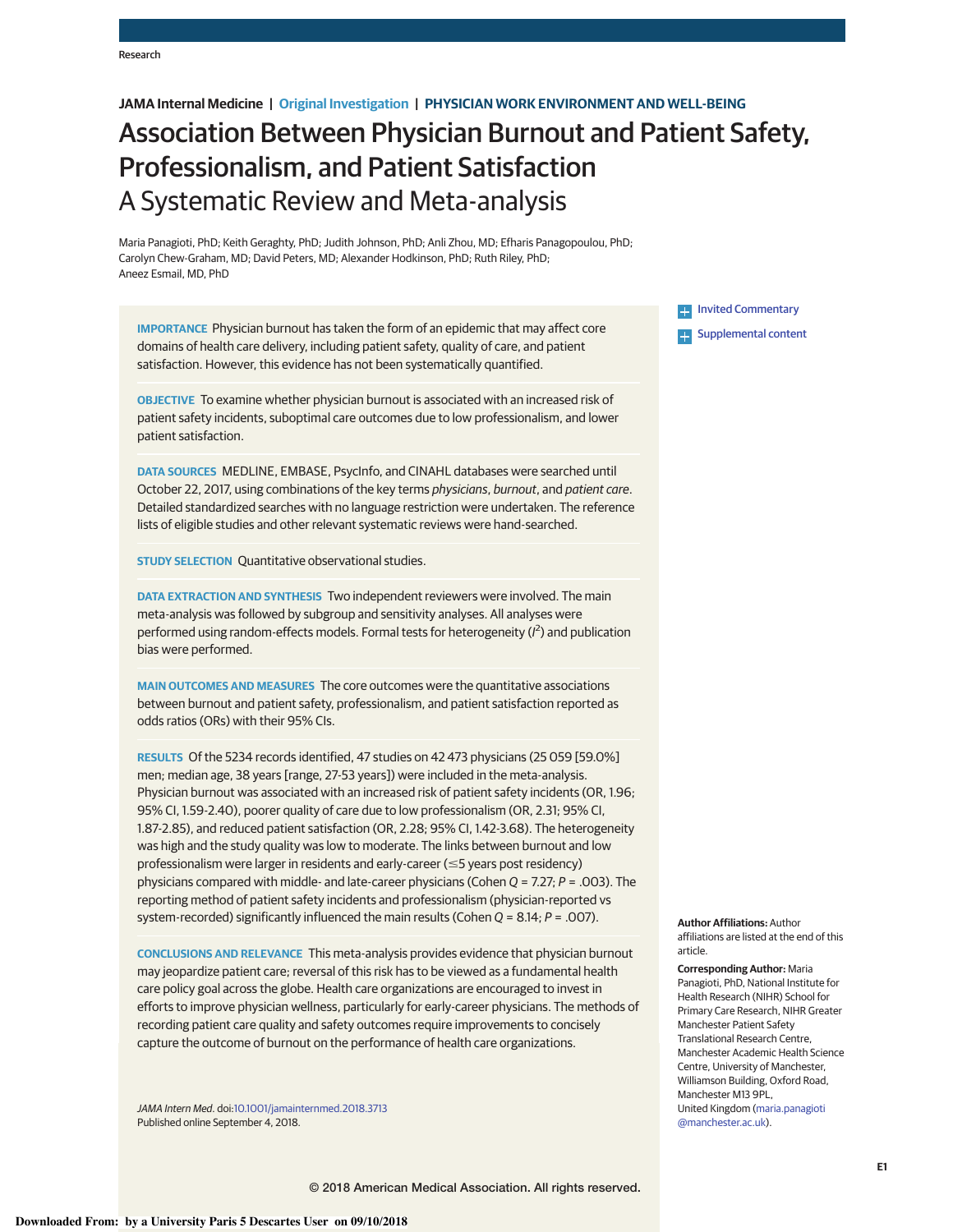The view that physician wellness is an indicator of the quality of health care organizations is not new-the concept was introduced decades ago and has since gained quality of health care organizations is not new—the conincreasing support.<sup>1-4</sup> The most well-known inverse metric of physician wellness is burnout, defined as a response to prolonged exposure to occupational stress encompassing feelings of emotional exhaustion, depersonalization, and reduced professional efficacy.<sup>5</sup> There is evidence that the prevalence of burnout in physicians is high and that its result on the personal lives of physicians is profound.<sup>6</sup> The 2017 Medscape Physician Lifestyle Report suggests that 50% of physicians in the United States report signs of burnout, representing a rise of 4% within a year.<sup>7</sup> Burnout is associated with increased risk for cardiovascular disease and shorter life expectancy, problematic alcohol use, broken relationships, depression, and suicide.<sup>8,9</sup>

Despite consistent findings regarding the high prevalence of burnout and the detrimental personal consequences for physicians, research evidence about the outcome of physician burnout on the quality of care delivered to patients is less definitive. A number of empirical studies have found that physicians with burnout are more likely to be involved in patient safety incidents,<sup>8</sup> fail on critical aspects of professionalism that determine the quality of patient care (eg, adherence to treatment guidelines, quality of communication, and empathy), and receive lower patient satisfaction ratings.<sup>10</sup> Moreover, 2 recent systematic reviews have associated high burnout in health care professionals with the receipt of less-safe patient care.<sup>11,12</sup> However, these reviews have significant limitations. One included heterogeneous samples of health care professionals rather than physicians in particular, making quantification of these links using meta-analysis risky $12$ ; the second focused on a limited number of studies.<sup>11</sup> Both systematic reviews failed to explore complementary dimensions of patient safety, such as suboptimal care outcomes resulting from low professionalism and patient satisfaction, and neither used meta-analysis to quantify the strength of the associations.<sup>11</sup>

In this systematic review, we examined whether physician burnout is associated with lower quality of patient care focusing on (1) patient safety incidents, (2) suboptimal care outcomes resulting from low professionalism, and (3) lower patient satisfaction. We also evaluated the influence of key sources of heterogeneity on these associations, including the health care setting in which physicians are working and the reporting method of patient care outcomes (physician reported, patient reported, or system recorded). This study is essential to acquire a holistic understanding of the association between physician burnout and health care service delivery and confirm the need for dynamic organization-wide resolutions to mitigate burnout.

# Methods

This systematic review was conducted and reported in accordance with the Reporting Checklist for Meta-analyses of Observational Studies (MOOSE)<sup>13</sup> and Preferred Reporting Items for Systematic Reviews and Meta-Analyses (PRISMA) **Question** Is physician burnout associated with low-quality, unsafe patient care?

**Findings** This meta-analysis of 47 studies on 42 473 physicians found that burnout is associated with 2-fold increased odds for unsafe care, unprofessional behaviors, and low patient satisfaction. The depersonalization dimension of burnout had the strongest links with these outcomes; the association between unprofessionalism and burnout was particularly high across studies of early-career physicians.

**Meaning** Physician burnout is associated with suboptimal patient care and professional inefficiencies; health care organizations have a duty to jointly improve these core and complementary facets of their function.

guidance.<sup>14</sup> The completed MOOSE checklist is available in eTable 1 in the [Supplement.](https://jama.jamanetwork.com/article.aspx?doi=10.1001/jamainternmed.2018.3713&utm_campaign=articlePDF%26utm_medium=articlePDFlink%26utm_source=articlePDF%26utm_content=jamainternmed.2018.3713)

## **Searches**

MEDLINE, PsycInfo, EMBASE, and CINAHL were searched until October 22, 2017. The searches included combinations of 3 key blocks of terms (*physicians*, *burnout*, *patient care*) involvingMedical Subject Headings terms and text words (eTable 2 in the [Supplement\)](https://jama.jamanetwork.com/article.aspx?doi=10.1001/jamainternmed.2018.3713&utm_campaign=articlePDF%26utm_medium=articlePDFlink%26utm_source=articlePDF%26utm_content=jamainternmed.2018.3713). Relevant systematic reviews and the reference lists of the eligible studies were hand-searched; there were no language restrictions.

## Eligibility Criteria

Physicians working in any health care setting were eligible for inclusion. Any quantitative study reporting data on the association between physician burnout and patient safety were eligible.

Burnout was the primary outcome evaluated with standardized measures, such as the Maslach Burnout Inventory (MBI) or equivalent. The MBI assesses the 3 dimensions of the burnout experience, including emotional exhaustion, depersonalization, and personal accomplishment, and produces separate scores for each dimension.<sup>15</sup> We also included studies reporting measures of depression and emotional distress, as these are closely related to burnout, but these outcomes were analyzed separately.<sup>16</sup>

Patient safety incidents were defined as "any unintended events or hazardous conditions resulting from the process of care, rather than due to the patient's underlying disease, that led or could have led to unintended health consequences for the patient or health care processes associated with safety outcomes."17[p9] Examples of patient safety incidents are adverse events, adverse drug events, or other therapeutic and diagnostic incidents.

Professionalism operationalized was based on Stern's 4 core principles: excellence, accountability, altruism, and humanism.<sup>18</sup> As indicators of low professionalism, we included suboptimal adherence to treatment guidelines (eg, US Preventive Services Task Force guidelines on prescription of recommended treatments and medications, testordering practices, referrals to treatment or other services, and

**E2 JAMA Internal Medicine** Published online September 4, 2018 **(Reprinted)** [jamainternalmedicine.com](http://www.jamainternalmedicine.com/?utm_campaign=articlePDF%26utm_medium=articlePDFlink%26utm_source=articlePDF%26utm_content=jamainternmed.2018.3713)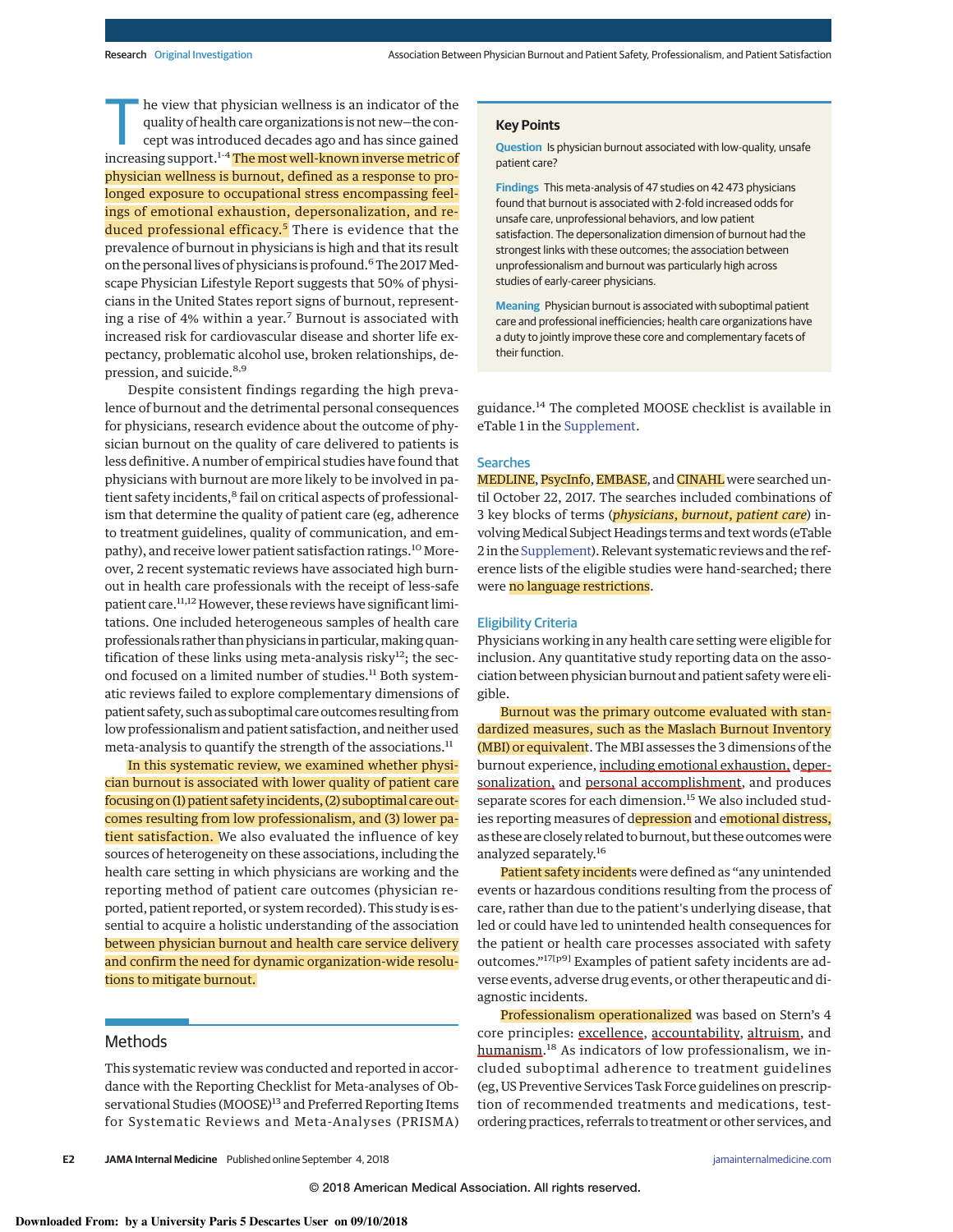discharge), reduced professional integrity (eg, malpractice claims), poor communication practices (eg, provision of suboptimal information to patients), and low empathy.We viewed reduced professionalism as an indicator of suboptimal quality of care and a precursor of patient safety incidents<sup>19</sup> because it involves some type of omission or commission error with potential to result in a patient safety incident. Patient satisfaction was based on patient-reported measures, such as satisfaction and perceived enablement scores.

Data to allow the computation of an effect size in each study were sought. We extracted these data from the published reports where available, and we contacted the lead authors of studies that did not report sufficient data to compute an effect size (ie, reported only *P* values).

Gray literature (eg, unpublished conference presentations, theses, government reports, and policy statements) was excluded. We also excluded studies that reported generic health outcomes, such as quality of life, overall well-being, or resilience.

#### Data Selection, Extraction, and Critical Appraisal

The results of the searches were exported into EndNote (Clarivate Analytics). After removal of duplicates, a 2-stage selection process was followed. At stage 1, titles and abstracts of studies were screened for relevance. At stage 2, full texts of studies ranked as relevant in stage 1 were accessed and fully screened against the eligibility criteria. A standardized Excel data extraction spreadsheet (Microsoft Inc) was devised to facilitate the extraction of (1) descriptive data from the studies, including study characteristics (eg, design and setting), participant characteristics (eg, age, sex) and main outcome measures (physician burnout measure, indicators of suboptimal care), and (2) quantitative data for computing effect sizes in each study. The data extraction spreadsheet was piloted in 5 randomly selected studies before use. We used 3 widely used fundamental criteria adapted from guidance on the assessment of observational studies (cross-sectional and cohort studies)<sup>20</sup>: (1) a response rate of 70% or greater at baseline (yes, 1; no/unclear, 0), (2) control for confounding factors in analysis (yes, 1; no/unclear, 0), and (3) study design (longitudinal, 1; cross-sectional, 0).

Ratings were not used to exclude articles prior to synthesis but to provide a context for assessing the validity of the findings (eg, sensitivity analyses). Screening, data extraction, and the critical appraisal were independently undertaken by 2 reviewers (M.P. and K.G.). The interrater agreement was high (κ coefficients, 0.91, 0.89, and 0.88, respectively). Any disagreements were resolved by discussion and the involvement of a third reviewer.

# Statistical Analysis

The primary outcome was the association of burnout (overall burnout, emotional exhaustion, depersonalization, and personal accomplishment) with suboptimal patient care indicators (patient safety incidents, professionalism, and patient satisfaction). Secondary outcomes were depression and emotional distress with suboptimal patient care. Odds ratios (ORs) together with 95% CIs were calculated for all primary and secondary outcomes in each study. Studies were eligible for inclusion in more than 1 analysis (eg, if they reported all 3 dimensions of burnout and/or >1 suboptimal patient care outcome), but none of the studies is represented twice in the same analysis to avoid double counting. Odds ratios were typically computed from dichotomous data (number/rates of safety incidents), but continuous data (ie, means) were also converted to ORs using appropriate methods proposed in the Cochrane Handbook.<sup>21</sup> An OR greater than 1 indicates that burnout is associated with increased risk of suboptimal patient care outcomes, whereas an OR less than 1 indicates that burnout is associated with reduced risk for suboptimal patient care outcomes. Owing to high heterogeneity, random-effects models were applied to calculate pooled ORs in all analyses. $22,23$ 

Heterogeneity was assessed using the *I* <sup>2</sup> statistic, with values of 25%, 50%, and 75% indicating low, moderate, and high heterogeneity, respectively.<sup>24</sup> A sensitivity analysis was performed to evaluate the stability of the results when only studies less susceptible to risk of bias were retained in the analysis. One prespecified subgroup analysis explored whether the main findings were influenced by the reporting method of patient care outcomes (physician reported, system based). We also conducted 2 post hoc subgroup analyses to examine whether the geographic region of the studies (US vs non-US studies) and the career stage of physicians (residents/early career vs middle/late career) influenced the main findings. We inspected the symmetry of the funnel plots and performed the Egger test to examine for publication bias.<sup>25</sup> All metaanalyses were performed in Stata, version 14 (StataCorp) using the metaan command.<sup>26</sup> Funnel plots were constructed using the metafunnel command,<sup>27</sup> and the Egger test was computed using the metabias command.<sup>28</sup>

# Results

We identified 5234 records and, following the removal of duplicates, we screened 3554 titles and abstracts for eligibility in this review. After screening, 47 studies met our inclusion criteria.4,8,10,22,23,29-<sup>70</sup> The flowchart of the study selection process is presented in Figure 1.

# Descriptive Characteristics of the Included Studies

Descriptive details of the eligible studies are presented in the Table. Across all 47 studies, a pooled cohort of 42 473 physicians was formed. The median number of recruited physicians was 243 (range,24-7926;25 059[59.0%]men).Median age of the physicians was 38 years (range, 27-53 years). Our pooled cohort consisted of physicians at different stages of their career; 21 studies were primarily based on residents and early-career (≤5years post residency) physicians (44.7%) and 26 considered experienced physicians (55.3%). Thirty studies were based on **hospital phy**sicians (63.8%), 13 studies were based on primary care physicians (27.7%), and 4 were based on mixed samples of physicians across any health care setting (8.5%). Thirty-seven studies were crosssectional (78.7%) and 10 were prospective cohort studies (21.3%). Twenty-three of the studies were conducted in the United States (48.9%), 15 in Europe (31.9%), and 9 elsewhere (19.1%).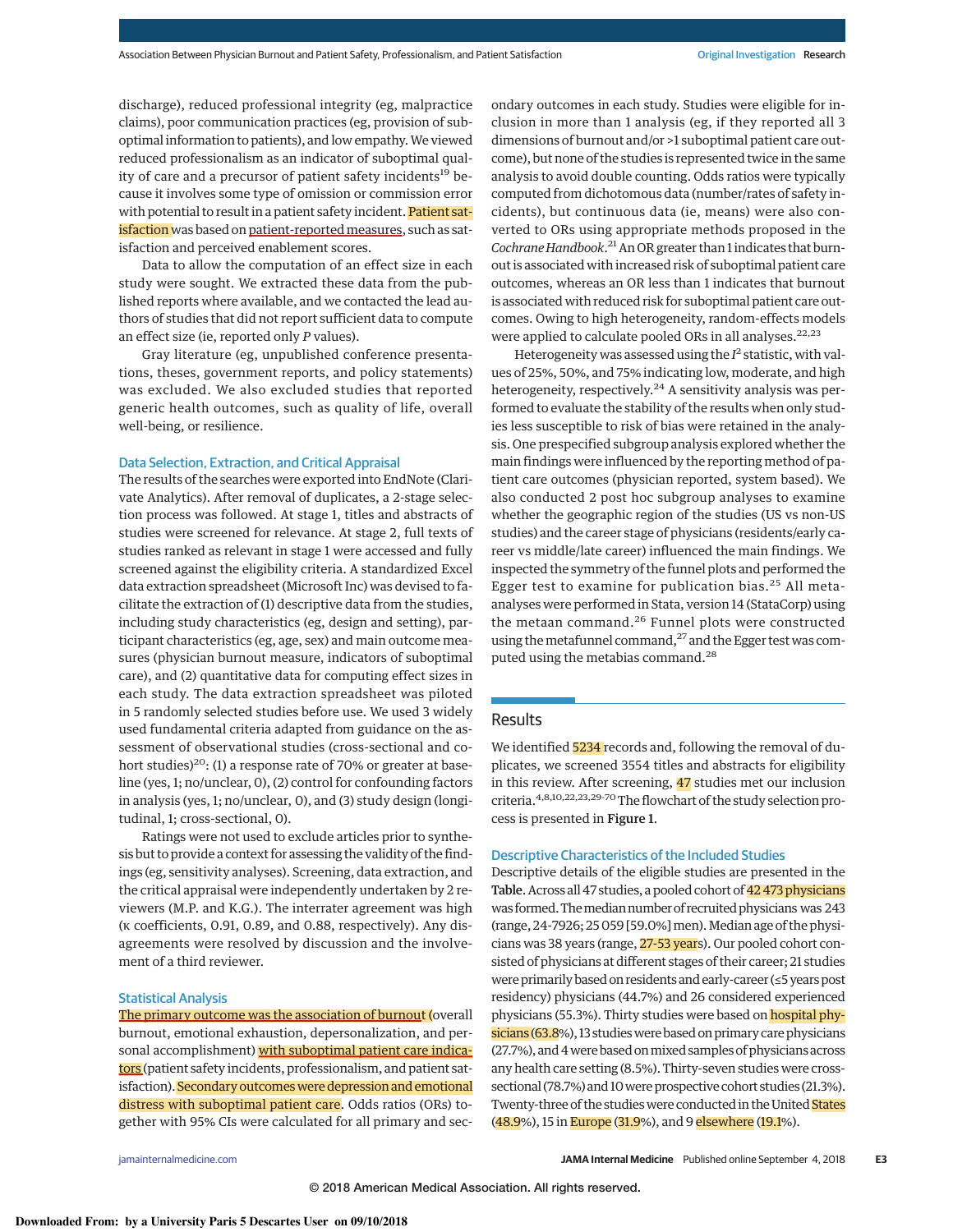

Flowchart of the inclusion of studies in the review.

All studies used validated measures of physician burnout. The Maslach Burnout Inventory (the original or revised iterations) was the most common measure of burnout (41 of 43 studies that reported data on burnout [87.2%]).<sup>5</sup> Fourteen studies reported secondary measures of depression and emotional distress, which were analyzed separately. Twenty-one studies reported patient safety incidents, 28 reported indicators of low professionalism, and 7 studies reported measures of patient satisfaction. Nine studies reported more than 1 of these outcomes. Patient safety incidents and suboptimal patient care due to low professionalism were assessed based on physician self-reports across the majority of the studies (17 of 21 [81.0%] and 22 of 29 [75.9%] studies, respectively), whereas the remaining used patient record reviews and surveillance systems. Patient satisfaction was based on self-reports by patients.

Nineteen studies reported a response rate of 70% or greater at baseline (40.4% met criterion 1), 36 studies adjusted for confounders in the analyses (76.6% met criterion 2), and 10 studies were prospective cohorts (21.3% met criterion 3). In total, 20 (42.6%) studies met at least 2 of the 3 quality criteria, whereas only 5 studies (10.6%) met all 3 criteria. The results of the critical appraisal assessment are presented in eTable 3 in the [Supplement.](https://jama.jamanetwork.com/article.aspx?doi=10.1001/jamainternmed.2018.3713&utm_campaign=articlePDF%26utm_medium=articlePDFlink%26utm_source=articlePDF%26utm_content=jamainternmed.2018.3713)

# Main Meta-analyses

# Burnout and Patient Safety Incidents

The pooled outcomes of the main analysis indicated that physician overall burnout is associated with twice the odds of involvement in patient safety incidents (OR, 1.96; 95% CI, 1.59-  $2.40; I<sup>2</sup> = 97.7%)$  (Figure 2). All dimensions of burnout were associated with significantly increased odds of involvement in patient safety incidents (emotional exhaustion: OR, 1.73;

95% CI, 1.43-2.08;*I* <sup>2</sup> = 97.3%; depersonalization: OR, 1.94;95% CI, 1.29-2.90;*I* <sup>2</sup> = 99.3%; personal accomplishment: OR, 1.49; 95% CI, 1.23-1.81;  $I^2 = 96.4$ %). The heterogeneity across all analyses was moderate to high in most analyses as indicated by the  $I^2$  values.

Symptoms of depression/emotional distress in physicians were associated with a 2-fold increased risk of involvement in patient safety incidents (OR, 2.38; 95% CI, 1.84-2.92;  $I^2 = 74\%)$  (eFigure 1 in the [Supplement\)](https://jama.jamanetwork.com/article.aspx?doi=10.1001/jamainternmed.2018.3713&utm_campaign=articlePDF%26utm_medium=articlePDFlink%26utm_source=articlePDF%26utm_content=jamainternmed.2018.3713).

# Burnout and Professionalism

Overall burnout in physicians was associated with twice the odds of exhibiting low professionalism (OR, 2.31; 95% CI, 1.87-  $2.85; I<sup>2</sup> = 89.5%)$  (Figure 3). Particularly, depersonalization was associated with a 3-fold increased risk for reporting low professionalism (OR,3.00;95% CI,2.02-4.43;*I* <sup>2</sup> = 93.6%;*P* < .001). Emotional exhaustion and reduced personal accomplishment were associated with over 2.5-fold increased odds for low professionalism (OR, 2.71; 95% CI, 1.91-3.86; *I* <sup>2</sup> = 89.6%; OR,  $2.49;95\%$  CI,  $1.69-3.67; I<sup>2</sup> = 89.7\%).$  Symptoms of depression or emotional distress were associated with 1.5 times increased risk for low professionalism (OR, 1.68; 95% CI, 1.44-1.92;  $I^2 = 61\%)$  (eFigure 2 in the [Supplement\)](https://jama.jamanetwork.com/article.aspx?doi=10.1001/jamainternmed.2018.3713&utm_campaign=articlePDF%26utm_medium=articlePDFlink%26utm_source=articlePDF%26utm_content=jamainternmed.2018.3713).

#### Burnout and Patient Satisfaction

Overall burnout in physicians was associated with a 2-fold increased odds for low patient-reported satisfaction (OR, 2.28; 95% CI,  $1.42 - 3.68$ ;  $I^2 = 90.5$ %) (**Figure 4**). Particularly, depersonalization was associated with 4.5-fold increased odds for low patient-reported satisfaction (OR, 4.50; 95% CI,  $2.34 - 8.64$ ;  $I^2 = 91.6$ %). Personal accomplishment was also associated with over 2-fold increased odds for low patientreported satisfaction (OR, 1.94; 95% CI, 1.25-3.01;  $I^2$  = 72.2%), whereas emotional exhaustion was not significantly associated with patient-reported satisfaction (OR, 2.35; 95% CI,  $0.83 - 6.64; I^2 = 96.6\%$ ).

## Small-Study Bias

No substantial funnel plot asymmetrywas observed in themain analyses. The Egger test indicated that the results were not influenced by publication bias (Egger test *P* = .07) (eFigure 3 in the [Supplement\)](https://jama.jamanetwork.com/article.aspx?doi=10.1001/jamainternmed.2018.3713&utm_campaign=articlePDF%26utm_medium=articlePDFlink%26utm_source=articlePDF%26utm_content=jamainternmed.2018.3713).

## Sensitivity Analysis

The pooled outcome sizes indicating an association derived by the studies with higher-quality scores (studies that met 2 of the 3 criteria) were similar to the pooled outcome sizes of the main analyses (overall burnout and safety incidents: OR, 1.93; 95% CI, 1.45-2.41; overall burnout and professionalism: OR, 2.32; 95% CI, 1.66-2.98).

#### Subgroup Analyses

## Reporting Method of Patient Care Outcomes

Burnout was associated with twice the risk of physicianreported safety incidents and low professionalism (OR, 2.07; 95% CI, 2.03-2.11; *I* <sup>2</sup> = 65%; OR, 2.67; 95% CI, 2.19-3.15;  $I^2$  = 56%, respectively), whereas the association between physician burnout and system-recorded safety incidents and low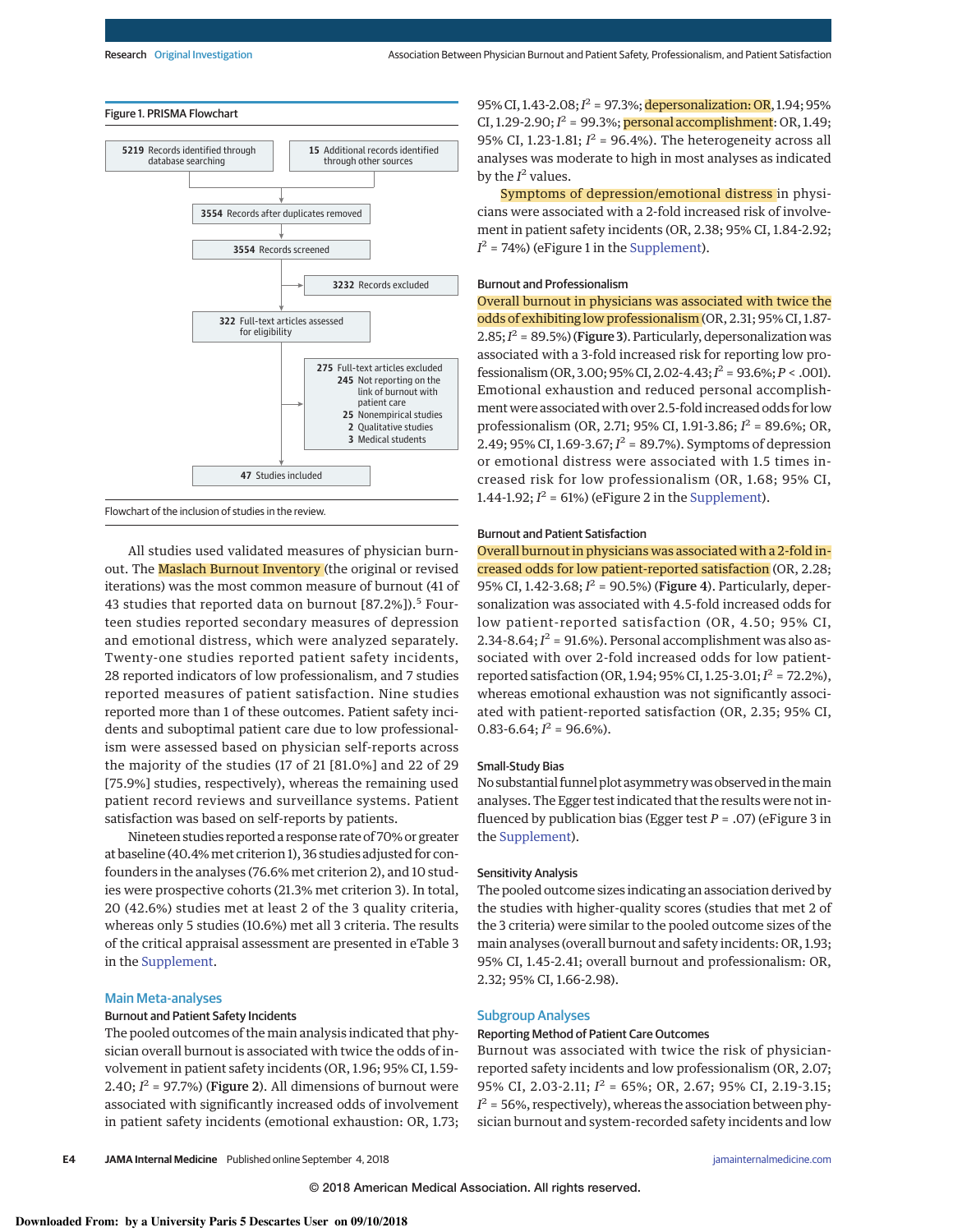| Source                                                        | <b>Healthcare Setting</b>                                                               | <b>Research Design</b> | No.  | Men, % | Mean<br>Age, y | <b>Burnout Measure</b>                                   | <b>Depression/Distress</b><br>Measure                                                   | <b>Patient Safety</b>                                     | Professionalism                              | Patient<br>Satisfaction | Risk of<br><b>Bias</b> |
|---------------------------------------------------------------|-----------------------------------------------------------------------------------------|------------------------|------|--------|----------------|----------------------------------------------------------|-----------------------------------------------------------------------------------------|-----------------------------------------------------------|----------------------------------------------|-------------------------|------------------------|
| Anagnostopoulos et al, 10<br>2012, Greece                     | Physicians in 3 large<br>primary care centers                                           | Cross-sectional        | 30   | 85     | 48             | <b>MBI</b>                                               | <b>NR</b>                                                                               | <b>NR</b>                                                 | <b>NR</b>                                    | Patient<br>satisfaction | $2^{\circ}$            |
| Asai et al, <sup>29</sup> 2007,<br><b>United States</b>       | Physicians in life care<br>(hospitals and cancer<br>centers)                            | Cross-sectional        | 697  | 92     | 45             | <b>MBI</b>                                               | General health<br>questionnaire                                                         | <b>NR</b>                                                 | Self-reported<br>nonoptimal<br>communication | <b>NR</b>               | $\mathbf{1}$           |
| Baer et al, 30 2017,<br><b>United States</b>                  | Residents in<br>11 pediatric residency<br>programs                                      | Cross-sectional        | 258  | 21     | 29             | 2 Items from MBI                                         | <b>NR</b>                                                                               | Self-reported<br>medical errors                           | Self-reported<br>nonoptimal<br>communication | <b>NR</b>               | $\mathbf{1}$           |
| Balch et al, 31 2011,<br><b>United States</b>                 | Surgeons, members of the Cross-sectional<br>American College of<br>Surgeons (hospitals) |                        | 7164 | 85     | 53             | <b>MBI</b>                                               | 2-Item primary care<br>evaluation of mental<br>disorders                                | <b>NR</b>                                                 | Self-reported<br>malpractice<br>claims       | <b>NR</b>               | $\mathbf{1}$           |
| Bourne et al, 32 2015,<br><b>United Kingdom</b>               | Physicians registered to<br>the British Medical<br>Association                          | Cross-sectional        | 7926 | 54     | <b>NR</b>      | <b>NR</b>                                                | General health<br>questionnaire                                                         | <b>NR</b>                                                 | Self-reported<br>patient<br>complaints       | <b>NR</b>               | $\mathbf{0}$           |
| Brazeau et al, 33 2010,<br><b>United States</b>               | Faculty and resident<br>physicians in<br>1 hospital                                     | Cross-sectional        | 125  | 52     | <b>NR</b>      | <b>MBI</b>                                               | <b>NR</b>                                                                               | <b>NR</b>                                                 | Self-reported<br>professionalism             | <b>NR</b>               | $\overline{2}$         |
| Brown et al, 34 2009,<br>Australia                            | Interns or residents in<br>1 hospital                                                   | Cross-sectional        | 24   | 60     | 42             | <b>MBI</b>                                               | <b>NR</b>                                                                               | <b>NR</b>                                                 | Self-reported<br>nonoptimal<br>communication | <b>NR</b>               | $\mathbf{1}$           |
| Chen et al, 35 2013,<br>Taiwan                                | Physicians registered at<br>several medical<br>associations                             | Cross-sectional        | 839  | 79     | 36             | <b>MBI</b>                                               | <b>NR</b>                                                                               | <b>NR</b>                                                 | Self-reported<br>malpractice<br>claims       | <b>NR</b>               | $\overline{2}$         |
| Cooke et al, 36 2013,<br>Australia                            | General practitioners in<br>primary care                                                | Cross-sectional        | 128  | 33     | 35             | 1 Item for<br>emotional<br>exhaustion subscale<br>of MBI | <b>NR</b>                                                                               | <b>NR</b>                                                 | Self-reported<br>nonoptimal<br>communication | <b>NR</b>               | $\mathbf{1}$           |
| de Oliveira et al, 37 2013,<br><b>United States</b>           | Anesthesiology residents Cross-sectional<br>in hospitals                                |                        | 1508 | 54     | 33             | <b>MBI</b>                                               | <b>NR</b>                                                                               | Self-reported<br>medical errors                           | Self-reported<br>safety practice<br>scores   | <b>NR</b>               | $\mathbf{1}$           |
| Dollarhide et al, <sup>22</sup> 2014,<br><b>United States</b> | Physicians in<br>4 hospitals                                                            | Cross-sectional        | 185  | 46     | 30             | <b>NR</b>                                                | Emotional stress using<br>the Diary of<br><b>Ambulatory Behavioral</b><br><b>States</b> | Self-reported<br>medication errors                        | <b>NR</b>                                    | <b>NR</b>               | $\mathbf{1}$           |
| Eckleberry-Hunt et al, <sup>23</sup><br>2017, United States   | Physicians registered in<br>American Academy of<br><b>Family Physicians</b>             | Cross-sectional        | 449  | 54     | 42             | <b>MBI</b>                                               | <b>NR</b>                                                                               | <b>NR</b>                                                 | Self-reported<br>quality of patient<br>care  | <b>NR</b>               | $\mathbf{1}$           |
| Fahrenkopf et al, 38 2008,<br><b>United States</b>            | Residents in pediatric<br>residency hospitals                                           | Prospective            | 123  | 30     | 29             | <b>MBI</b>                                               | <b>Harvard Depression</b><br>Scale                                                      | <b>Medication errors</b><br>identified by<br>surveillance | <b>NR</b>                                    | <b>NR</b>               | $\mathbf{1}$           |
| Garrouste-Orgeas et al, 39<br>2015, France                    | Physicians in<br>31 intensive care units                                                | Prospective            | 540  | 58     | 33             | <b>MBI</b>                                               | <b>CES-Depression Scale</b>                                                             | Self-reported<br>medical errors                           | <b>NR</b>                                    | <b>NR</b>               | $\overline{3}$         |
| Halbesleben and<br>Rathert, 40 2008,<br><b>United States</b>  | Primary care physicians of Cross-sectional<br>hospitalized patients in<br>1 hospital    |                        | 178  | 47     | 46             | <b>MBI</b>                                               | <b>NR</b>                                                                               | <b>NR</b>                                                 | <b>NR</b>                                    | Patient<br>satisfaction | $\mathbf{1}$           |
| Hansen et al, 41 2011,<br><b>Denmark</b>                      | Primary care physicians of Cross-sectional<br>a national cohort of<br>cancer patients   |                        | 334  | 70     | <b>NR</b>      | <b>MBI</b>                                               | <b>NR</b>                                                                               | Delayed cancer<br>diagnosis based on<br>patient records   | <b>NR</b>                                    | <b>NR</b>               | $\overline{2}$         |

Original Investigation Original Investigation Research

[jamainternalmedicine.com](http://www.jamainternalmedicine.com/?utm_campaign=articlePDF%26utm_medium=articlePDFlink%26utm_source=articlePDF%26utm_content=jamainternmed.2018.3713)

jamainternalmedicine.com

*(continued)*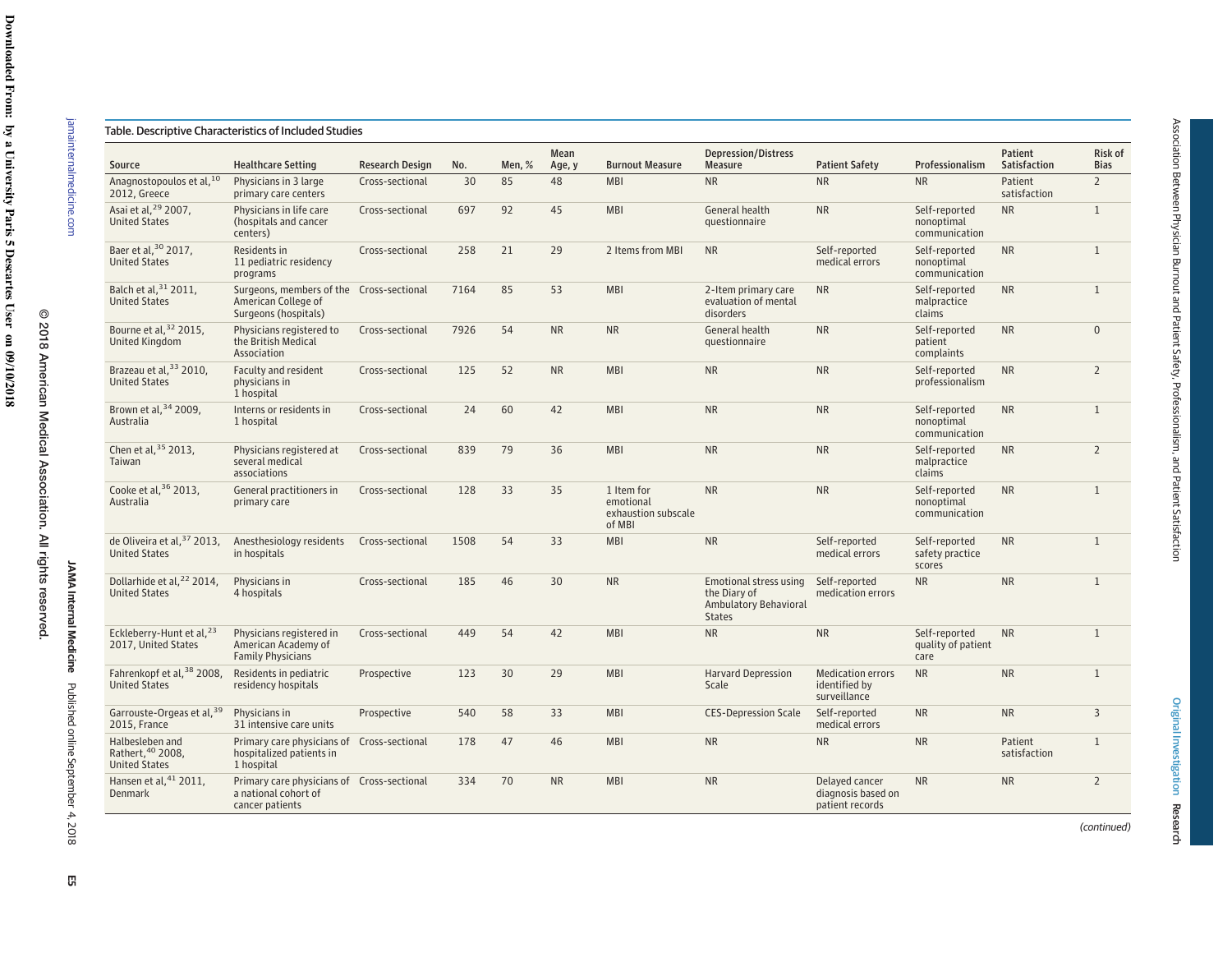|                                                                        | Table. Descriptive Characteristics of Included Studies (continued)                                                                         |                 |      |                       |                 |                                   |                                                          |                                          |                                                              |                                |                 |
|------------------------------------------------------------------------|--------------------------------------------------------------------------------------------------------------------------------------------|-----------------|------|-----------------------|-----------------|-----------------------------------|----------------------------------------------------------|------------------------------------------|--------------------------------------------------------------|--------------------------------|-----------------|
| Source                                                                 | Healthcare Setting                                                                                                                         | Research Design | δ.   | $\frac{2}{6}$<br>Men, | Age, y<br>Mean  | <b>Burnout Measure</b>            | Depression/Distress<br><b>Measure</b>                    | Patient Safety                           | Professionalism                                              | Satisfaction<br>Patient        | Risk of<br>Bias |
| Hayashino et al, <sup>42</sup> 2012,<br>maqual                         | hospitals approached by a<br>Physicians based<br>national survey                                                                           | Prospective     | 836  | 92                    | 46              | MBI                               | <b>WHO Depression Index</b>                              | medical errors<br>Self-reported          | ΨŘ                                                           | $\widetilde{\Xi}$              | $\sim$          |
| Kalmbach et al, <sup>43</sup> 2017,<br><b>United States</b>            | Physicians of several<br>specialties in 33 hospitals                                                                                       | Prospective     | 1215 | $\overline{31}$       | 28              | $\frac{R}{R}$                     | Questionnaire-9<br>Patient Health                        | medical errors<br>Self-reported          | ¥                                                            | $\widetilde{B}$                | $\sim$          |
| Kang et al, <sup>44</sup> 2013, Korea                                  | working at 1 university<br>hospital<br>Interns and residents                                                                               | Cross-sectional | 86   | $\overline{7}$        | 57              | MBI                               | 2-Item Primary Care<br>Evaluation Of Mental<br>Disorders | medical errors<br>Self-reported          | ¥                                                            | $\widetilde{R}$                | $\overline{ }$  |
| Klein et al, <sup>45</sup> 2010,<br>Germany                            | Surgeons in general<br>hospitals                                                                                                           | Cross-sectional | 1311 | $60\,$                | $\frac{R}{R}$   | Copenhagen<br>Burnout Inventory   | ₩                                                        | therapeutic errors<br>Self-reported      | quality of patient<br>Self-reported<br>care                  | $\widetilde{\Xi}$              | $\overline{ }$  |
| Krebs et al, <sup>46</sup> 2006,<br><b>United States</b>               | Physician Worklife Survey<br>Primary care physicians<br>responded to the                                                                   | Cross-sectional | 1391 | 77                    | 47              | $\widetilde{B}$                   | One 5-point Likert<br>Scale for Depression               | $\widetilde{\Xi}$                        | communication<br>Self-reported<br>non-optimal                | $\widetilde{\Xi}$              | $\overline{ }$  |
| Kwah et al, <sup>47</sup> 2016,<br>United States                       | First-year residents at<br>1 hospital                                                                                                      | Prospective     | 54   | 50                    | 32              | <b>MBI</b>                        | ₩                                                        | Prescription errors<br>in system records | Professionalism<br>(discharge<br>practices)                  | $\widetilde{R}$                | $\sim$          |
| Lafreniere et al, <sup>48</sup> 2016,<br>United States                 | residents at 1 large urban<br>academic hospital<br>Internal medicine                                                                       | Cross-sectional | 44   | 43                    | 51              | <b>MBI</b>                        | $\widetilde{\Xi}$                                        | $\widetilde{B}$                          | $\widetilde{\Xi}$                                            | Patient-reported<br>empathy    | $\sim$          |
| Linzer et al, <sup>49</sup> 2009,<br>United States                     | family physicians in 119<br>General internists and<br>ambulatory clinics                                                                   | Cross-sectional | 422  | 56                    | 43              | Validated single<br>item from MBI | $\widetilde{\equiv}$                                     | Medical errors in<br>system records      | (using system<br>patient care<br>indicators)<br>Quality of   |                                | $\overline{ }$  |
| Lu et al, <sup>50</sup> 2015, United<br>States                         | postgraduate physicians<br>in emergency department<br>Attending and                                                                        | Cross-sectional | 77   | 62                    | $\widetilde{R}$ | <b>MBI</b>                        | $\widetilde{\Xi}$                                        | treatment errors<br>Self-reported        | professionalism<br>Self-reported<br>(discharge<br>practices) | $\widetilde{B}$                | $\circ$         |
| O'Connor et al, 51 2017,<br>Ireland                                    | intern training hospitals<br>Interns at 5 national                                                                                         | Prospective     | 172  | 44                    | 27              | <b>MBI</b>                        | $\widetilde{\Xi}$                                        | medical errors<br>Self-reported          | $\widetilde{\Xi}$                                            | $\widetilde{R}$                | $\sim$          |
| Ožvačić Adžić et al, <sup>52</sup><br>2013, Croatia                    | family practices selected<br>Physicians working in<br>multistage, stratified<br>proportional study<br>randomly using a<br>selection design | Cross-sectional | 125  | 18                    | 46              | <b>NBI</b>                        | $\widetilde{\equiv}$                                     | $\widetilde{B}$                          | Professionalism<br>(consultation<br>length)                  | Patient-reported<br>enablement | $\circ$         |
| Park et al, 53 2016, Korea                                             | Physicians at 4 university<br>hospitals                                                                                                    | Cross-sectional | 317  | 89                    | $30\,$          | <b>MBI</b>                        | $\widetilde{\Xi}$                                        | $\widetilde{\Xi}$                        | Self-reported<br>empathy                                     | $\cong$                        | $\circ$         |
| Passalacqua and<br>Segrin, <sup>54</sup> 2012,<br><b>United States</b> | Residents in internal<br>medicine rotating<br>between 3 hospitals                                                                          | Cross-sectional | 93   | $\sqrt{2}$            | $50\,$          | <b>MBI</b>                        | $\widetilde{\Xi}$                                        | $\widetilde{\Xi}$                        | communication<br>Self-reported<br>nonoptimal                 | $\widetilde{B}$                | $\circ$         |
| Pedersen et al, <sup>55</sup> 2015,<br>Denmark                         | registered in Regional<br>General practitioners<br>Registry of Health<br>Providers                                                         | Cross-sectional | 129  | 100                   | 49              | <b>MBI</b>                        | ΨŘ                                                       | $\frac{R}{R}$                            | Professionalism<br>(test practices)                          | $\frac{\alpha}{\beta}$         | $\sim$          |
| Prins et al, <sup>56</sup> 2009,<br>the Netherlands                    | training for a referral<br>specialty<br>Residents receiving                                                                                | Cross-sectional | 2115 | 39                    | 32              | <b>MBI</b>                        | $\widetilde{\Xi}$                                        | Self-reported<br>action errors           | ¥                                                            | $\widetilde{B}$                | $\overline{ }$  |
|                                                                        |                                                                                                                                            |                 |      |                       |                 |                                   |                                                          |                                          |                                                              |                                | (continued)     |

**E6 JAMA Internal Medicine** Published online September 4, 2018 **(Reprinted)** [jamainternalmedicine.com](http://www.jamainternalmedicine.com/?utm_campaign=articlePDF%26utm_medium=articlePDFlink%26utm_source=articlePDF%26utm_content=jamainternmed.2018.3713)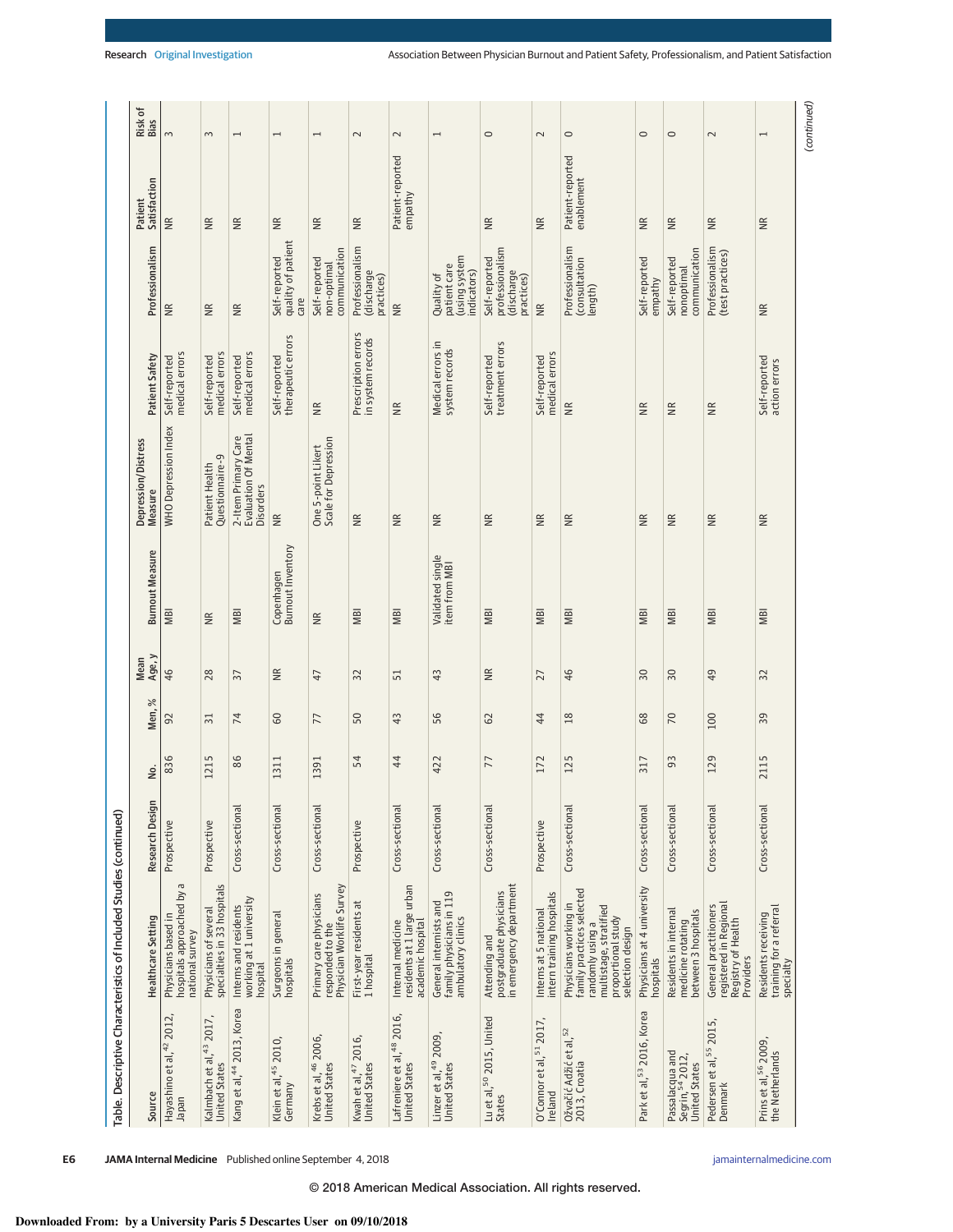|                                                               | Table. Descriptive Characteristics of Included Studies (continued)                                                |                 |      |                |                 |                                                                                                                                                      |                                                                 |                                 |                                                        |                         |                          |
|---------------------------------------------------------------|-------------------------------------------------------------------------------------------------------------------|-----------------|------|----------------|-----------------|------------------------------------------------------------------------------------------------------------------------------------------------------|-----------------------------------------------------------------|---------------------------------|--------------------------------------------------------|-------------------------|--------------------------|
| Source                                                        | Healthcare Setting                                                                                                | Research Design | ρó.  | Men, %         | Age, y<br>Mean  | <b>Burnout Measure</b>                                                                                                                               | Depression/Distress<br>Measure                                  | Patient Safety                  | Professionalism                                        | Satisfaction<br>Patient | Risk of<br>Bias          |
| Qureshi et al, 57 2015,<br><b>United States</b>               | Plastic surgeons members<br>of the American Society<br>of Plastic Surgeons                                        | Prospective     | 1691 | 75             | 51              | <b>MBI</b>                                                                                                                                           | $\widetilde{\Xi}$                                               | medical errors<br>Self-reported | ΨŘ                                                     | $\widetilde{\Xi}$       | $\sim$                   |
| Ratanawongsa et al, 58<br>2008, United States                 | Physicians in 5 primary<br>care practices                                                                         | Prospective     | 40   | 34             | 42              | derived from MBI<br>6-Item scale                                                                                                                     | $\widetilde{\Xi}$                                               | $\widetilde{R}$                 | Self-reported<br>empathy                               | satisfaction<br>Patient | $\sim$                   |
| Shanafelt et al, <sup>4</sup> 2002,<br><b>United States</b>   | University of Washington<br>Affiliated Hospitals<br>Residency program<br>Internal Medicine<br>Residents in the    | Cross-sectional | 83   | 47             | 28              | MBI                                                                                                                                                  | $\cong$                                                         | $\widetilde{B}$                 | quality of patient<br>Self-reported<br>care            | $\frac{R}{R}$           | $\sim$                   |
| Shanafelt et al, 59 2005,<br><b>United States</b>             | residents at Mayo Clinic<br>Internal medicine<br>Rochester                                                        | Cross-sectional | 115  | 70             | 28              | <b>NBI</b>                                                                                                                                           | $\widetilde{\Xi}$                                               | $\widetilde{\Xi}$               | Self-reported<br>empathy                               | $\widetilde{\Xi}$       | $\sim$                   |
| Shanafelt et al, 8 2010,<br><b>United States</b>              | Surgeons, members of the<br>American College of<br>Surgeons                                                       | Cross-sectional | 7905 | 87             | 51              | <b>MBI</b>                                                                                                                                           | 2-Item Primary Care<br>Evaluation of Mental<br><b>Disorders</b> | medical errors<br>Self-reported | $\widetilde{\Xi}$                                      | $\widetilde{B}$         | $\overline{\mathsf{c}}$  |
| Toral-Villanueva et al, 60<br>2009, Mexico                    | Junior physicians in<br>3 hospitals                                                                               | Cross-sectional | 312  | 57             | 28              | <b>MBI</b>                                                                                                                                           | $\widetilde{\Xi}$                                               | ΜR                              | quality of patient<br>Self-reported<br>care            | $\overline{R}$          | $\overline{\phantom{0}}$ |
| Yuguero Torres et al, <sup>61</sup><br>2015, Spain            | Physicians in 22 primary<br>care centers                                                                          | Cross-sectional | 108  | 46             | 49              | <b>MBI</b>                                                                                                                                           | $\widetilde{\Xi}$                                               | $\widetilde{\Xi}$               | Professionalism<br>recorded sick<br>(system-<br>leave) | $\overline{\mathbb{R}}$ | $\circ$                  |
| Travado et al, 62 2005,<br><b>Italy</b>                       | Physicians in cancer<br>centers of 3 hospitals                                                                    | Cross-sectional | 125  | 46             | 42              | <b>MBI</b>                                                                                                                                           | $\widetilde{\Xi}$                                               | $\widetilde{\Xi}$               | communication<br>Self-reported<br>nonoptimal           | $\widetilde{R}$         | $\overline{ }$           |
| van den Hombergh et<br>al, 63 2009, the<br><b>Netherlands</b> | General practitioners in<br>239 general practices                                                                 | Cross-sectional | 546  | 5              | $\overline{4}$  | General practitioner<br>burnout involving<br>commitment with<br>the job, excessive<br>patient demands,<br>experience of<br>inappropriate<br>workload | €                                                               | $\widetilde{R}$                 | quality of patient<br>Self-reported<br>care            | satisfaction<br>Patient | $\overline{ }$           |
| Walocha et al, 64 2013,<br>Poland                             | surgical and nonsurgical<br>primary care outpatient<br>Physicians working in<br>hospital wards and<br>departments | Cross-sectional | 71   | 64             | $\widetilde{R}$ | <b>MBI</b>                                                                                                                                           | $\widetilde{\Xi}$                                               | $\widetilde{R}$                 | Self-reported<br>empathy                               | NR.                     | $\circ$                  |
| Weigl et al, <sup>65</sup> 2015,<br>Germany                   | Physicians in 1 pediatric<br>hospital                                                                             | Cross-sectional | 96   | $\overline{4}$ | 38              | <b>IBI</b>                                                                                                                                           | $\widetilde{\Xi}$                                               | $\frac{R}{R}$                   | quality of patient<br>Self-reported<br>care            | $\frac{R}{R}$           | $\sim$                   |
| Welp et al, <sup>66</sup> 2015,<br>Switzerland                | Physicians in intensive<br>care units                                                                             | Cross-sectional | 243  | 50             | 39              | <b>MBI</b>                                                                                                                                           | $\widetilde{\Xi}$                                               | Self-reported<br>safety errors  | $\widetilde{\Xi}$                                      | $\widetilde{R}$         | $\overline{\phantom{0}}$ |
| Wen et al, 67 2016, China                                     | Physicians in 44 hospitals<br>providing tertiary and<br>secondary care, and<br>25 primary care                    | Cross-sectional | 1537 | 56             | 38              | <b>NBI</b>                                                                                                                                           | Ξ                                                               | medical errors<br>Self-reported | $\widetilde{\Xi}$                                      | ΙŘ                      | $\sim$                   |
|                                                               |                                                                                                                   |                 |      |                |                 |                                                                                                                                                      |                                                                 |                                 |                                                        |                         | (continued)              |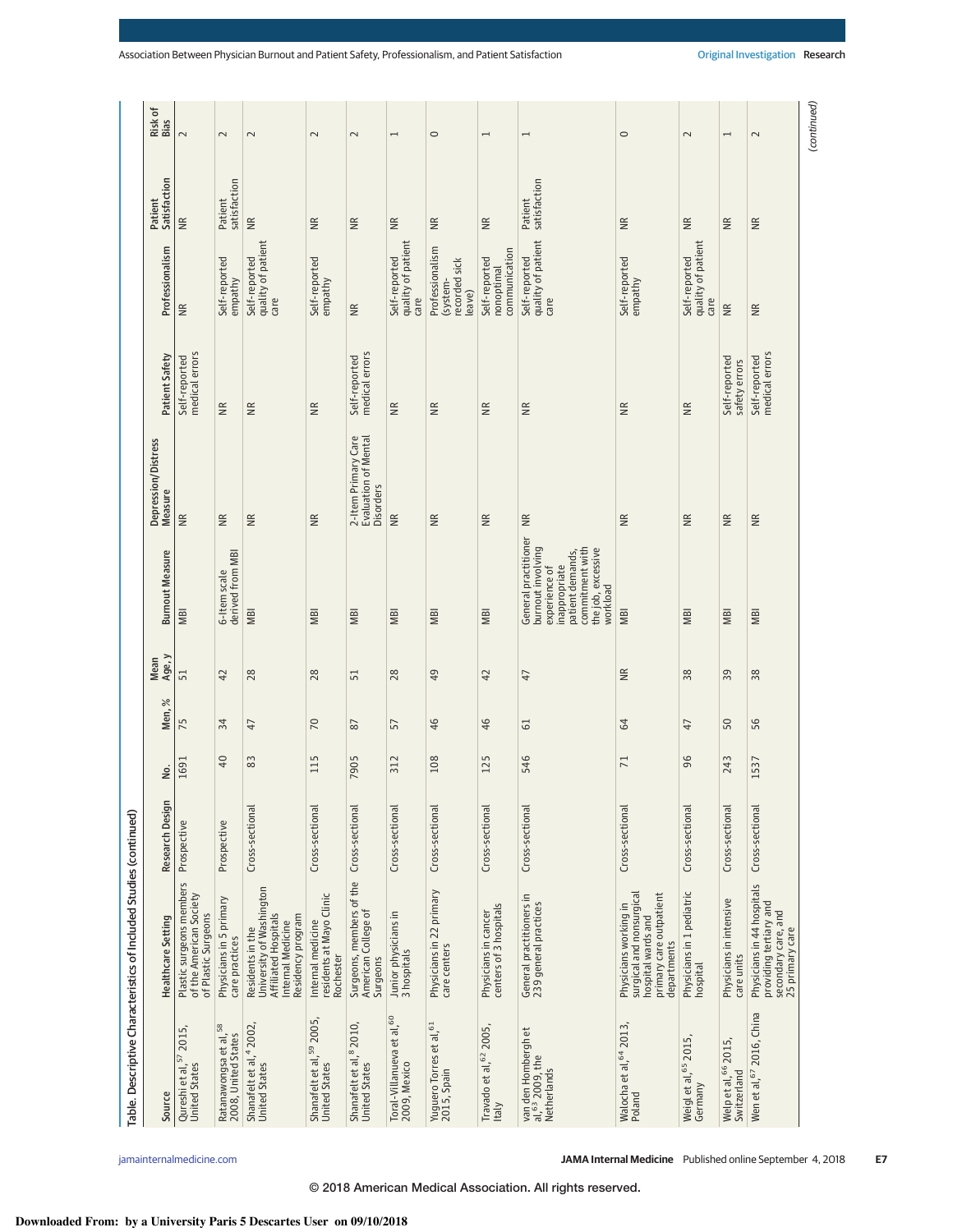| Source                                         | <b>Healthcare Setting</b>                                                                                                                 | Research Design |     |                 | Mean | No. Men, % Age, y Burnout Measure | Depression/Distress<br>Measure                                  | Patient Safety                  | Professionalism Satisfaction | Patient                | Risk of<br>Bias |
|------------------------------------------------|-------------------------------------------------------------------------------------------------------------------------------------------|-----------------|-----|-----------------|------|-----------------------------------|-----------------------------------------------------------------|---------------------------------|------------------------------|------------------------|-----------------|
| Weng et al, 68 2011,<br><b>Taiwan</b>          | Internists at 2 hospitals Cross-sectional                                                                                                 |                 | 110 |                 |      | <b>MBI</b>                        |                                                                 | $\frac{R}{R}$                   |                              | atisfaction<br>Patient |                 |
| West et al, 69 2006,<br><b>Jnited States</b>   | Mayo Clinic in academic<br>esidency program in<br>years 2003-2006<br>Internal medicine                                                    | Prospective     | 184 |                 | 28   | <b>MBI</b>                        | 2-Item Primary Care<br><b>Evaluation of Mental</b><br>Disorders | medical errors<br>Self-reported | ⋚                            | $\frac{R}{R}$          |                 |
| Vest et al, $70$ 2009,<br><b>Jnited States</b> | Mayo Clinic between July<br>2003 and February 2009<br>esidency program at<br>Internal medicine                                            | Prospective     | 380 | $\overline{62}$ | 28   | <b>MBI</b>                        | 2-Item Primary Care<br>Evaluation of Mental<br><b>Disorders</b> | medical errors<br>Self-reported | NR                           | $\frac{R}{R}$          |                 |
|                                                | Abbreviations: CES, Center for Epidemiological Studies; MBI, Maslach Burnout Inventory; NR, not reported; WHO, World Health Organization. |                 |     |                 |      |                                   |                                                                 |                                 |                              |                        |                 |

professionalism was statistically nonsignificant or marginally significant (OR, 1.00; 95% CI, 0.81-1.18; *I* <sup>2</sup> = 15%; OR, 1.15; 95% CI,  $1.02-1.31$ ;  $I^2 = 10$ %, respectively). Both subgroup differences were statistically significant (Cohen *Q* = 8.14and7.78; *P* = .007).

# Country of Origin

The pooled associations of physician burnout with patient safety incidents and low professionalism did not differ significantly across studies based on US physicians (OR, 1.69; 95% CI, 1.46-1.92; *I* <sup>2</sup> = 71%; OR, 2.02; 95% CI, 1.59-2.44; *I* <sup>2</sup> = 75%, respectively) and studies based on physicians in other countries (OR, 1.96; 95% CI, 1.62-2.30; *I* <sup>2</sup> = 82%; OR, 1.97; 95% CI, 1.57-2.38; *I* <sup>2</sup> = 87%, respectively). The Cohen *Q* tests for both analyses were statistically nonsignificant.

# Career Stage of Physicians

The pooled association of burnout with patient safety incidents did not differ significantly across studies based on residents and early-career physicians and studies based on middle- and late-career physicians (OR, 1.73; 95% CI, 1.46-  $2.00; I<sup>2</sup> = 79\% \text{ vs } \text{OR}, 1.87; 95\% \text{ CI}, 1.49 - 2.25; I<sup>2</sup> = 76\% \text{ respec-}$ tively; Cohen  $Q = 1.32$ ;  $P = .17$ ). However, the pooled association of burnout with low professionalism was significantly larger across studies based on residents and early-career physicians, compared with studies based on middle- and latecareer physicians (OR, 3.39; 95% CI, 2.38-4.40;*I* <sup>2</sup> = 23% vs OR, 1.73, 95% CI, 1.46-2.01;  $I^2 = 67$ %, respectively; Cohen *Q* = 7.27; *P* = .003).

# Discussion

This systematic review and meta-analysis provides robust quantitative evidence that physician burnout is associatedwith suboptimal patient care in the process of health care service delivery. We found that physicians with burnout are twice as likely to be involved in patient safety incidents, twice as likely to deliver suboptimal care to patients owing to low professionalism, and 3 times more likely to receive low satisfaction ratings from patients. The depersonalization dimension of burnout appears to have themost adverse association with the quality and safety of patient care and with patient satisfaction. The association of burnout with low professionalism was particularly strong among studies based on residents and earlycareer physicians. The reporting method of patient safety incidents and professionalism had a significant influence on the results, suggesting that improved assessment standards for patient safety and professionalism are needed in the health care field.

Two previous systematic reviews have associated burnout in health care professionals with patient safety outcomes.11,<sup>12</sup> In the present review, we undertook a metaanalysis, enabling the quantification of these links and the exploration of key sources of heterogeneity among the studies. We focused on physicians but established links between burnout/stress and a wider range of patient care indicators, including patient safety incidents, low professionalism, and patient

**E8 JAMA Internal Medicine** Published online September 4, 2018 **(Reprinted)** [jamainternalmedicine.com](http://www.jamainternalmedicine.com/?utm_campaign=articlePDF%26utm_medium=articlePDFlink%26utm_source=articlePDF%26utm_content=jamainternmed.2018.3713)

Table. Descriptive Characteristics of Included Studies (continued)

Table. Descriptive Characteristics of Included Studies (continued)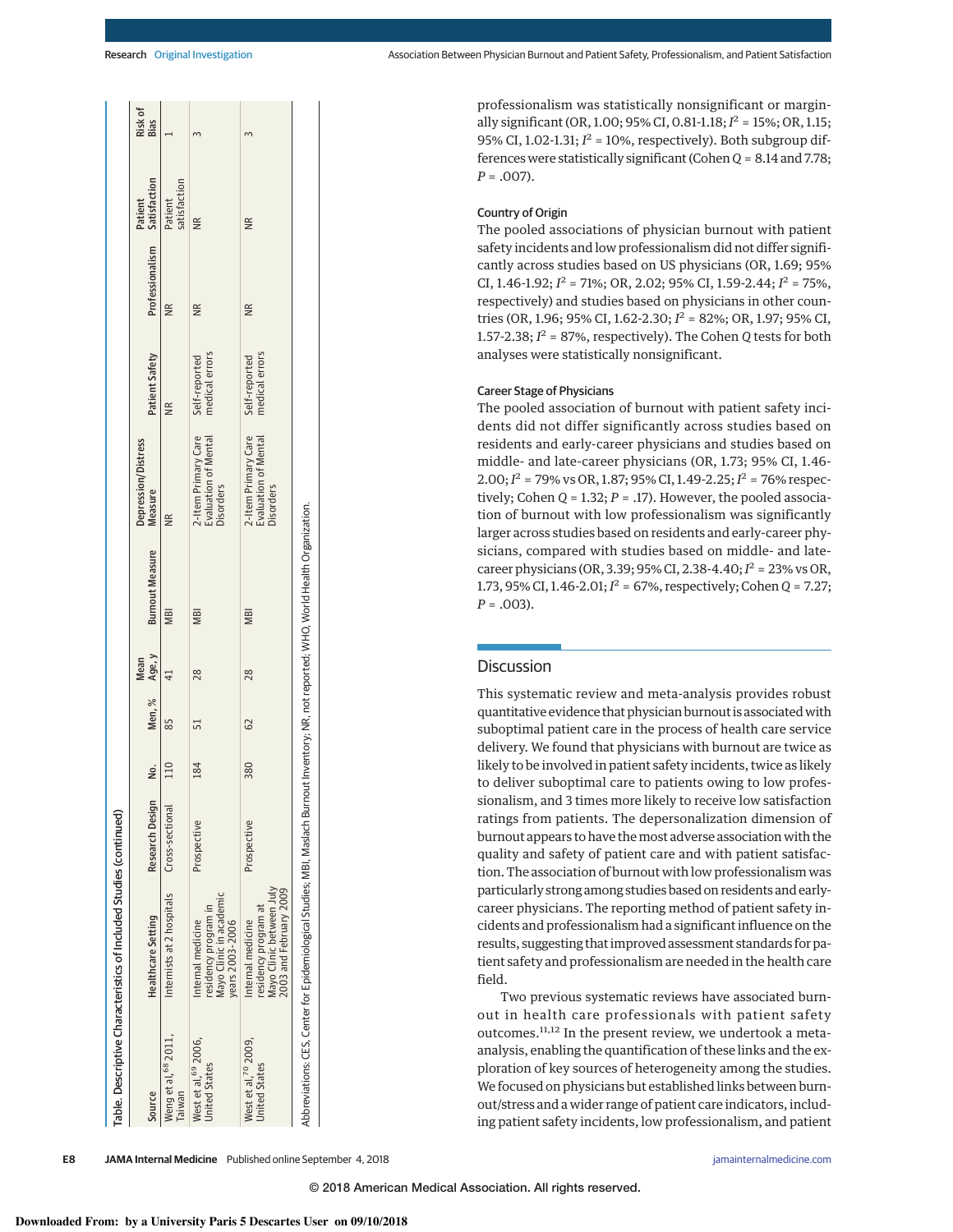## Figure 2. Association Between Physician Burnout and Patient Safety Incidents

| Source                               | <b>Odds Ratio</b><br>(95% CI) | <b>Favors No Patient</b><br><b>Safety Incidents</b> | <b>Favors Physician</b><br><b>Safety Incidents</b> | Weight, % |
|--------------------------------------|-------------------------------|-----------------------------------------------------|----------------------------------------------------|-----------|
| Overall burnout                      |                               |                                                     |                                                    |           |
| Baer et al, 30 2017                  | 7.10 (4.98-10.12)             |                                                     |                                                    | 5.32      |
| de Oliveira et al, 37 2013           | 5.69 (4.73-6.85)              |                                                     |                                                    | 6.03      |
| Fahrenkopf et al, 38 2008            | 1.37 (0.66-2.86)              |                                                     |                                                    | 3.49      |
| Garrouste-Orgeas et al, 39 2015      | $2.71(2.25-3.26)$             |                                                     |                                                    | 6.03      |
| Hansen et al, 41 2011                | $1.17(0.95-1.44)$             |                                                     |                                                    | 5.95      |
| Hayashino et al, 42 2012             | 2.24 (1.40-3.58)              |                                                     |                                                    | 4.75      |
| Kang et al, 44 2013                  | 2.99 (2.10-4.26)              |                                                     |                                                    | 5.33      |
| Klein et al, 45 2010                 | 1.94 (1.49-2.53)              |                                                     |                                                    | 5.73      |
| Kwah et al, 47 2016                  | $0.35(0.12-1.02)$             |                                                     |                                                    | 2.32      |
| Linzer et al, 49 2009                | $1.07(0.69-1.65)$             |                                                     |                                                    | 4.92      |
| Lu et al, 50 2015                    | $2.89(1.22 - 6.85)$           |                                                     |                                                    | 2.98      |
| O'Connor et al, 51 2017              | 2.59 (1.91-3.51)              |                                                     |                                                    | 5.56      |
| Prins et al, 56 2009                 | 2.08 (1.89-2.28)              |                                                     |                                                    | 6.26      |
| Qureshi et al, 57 2015               | $1.89(1.66 - 2.15)$           |                                                     |                                                    | 6.18      |
| Shanafelt et al, 59 2005             | $1.17(1.10-1.25)$             |                                                     |                                                    | 6.30      |
| Welp et al, 66 2015                  | $2.01(1.27-3.18)$             |                                                     |                                                    | 4.80      |
| Wen et al, 67 2016                   | $2.28(1.63-3.18)$             |                                                     |                                                    | 5.42      |
| West et al, 69 2006                  | $1.09(1.02-1.16)$             |                                                     |                                                    | 6.30      |
| West et al. <sup>70</sup> 2009       | $1.07(1.03-1.11)$             |                                                     | E                                                  | 6.33      |
| Subtotal $I^2 = 97.7\%$ ; $P < .001$ | 1.96 (1.59-2.40)              |                                                     |                                                    | 100.00    |
| <b>Emotional exhaustion</b>          |                               |                                                     |                                                    |           |
| Hayashino et al, 42 2012             | $1.68(1.16-2.43)$             |                                                     |                                                    | 9.12      |
| Kang et al, 44 2013                  | $3.35(2.10-5.40)$             |                                                     |                                                    | 7.46      |
| O'Connor et al, 51 2017              | $2.16(1.16-4.02)$             |                                                     |                                                    | 5.55      |
| Prins et al, 56 2009                 | $2.10(1.79-2.46)$             |                                                     |                                                    | 12.79     |
| Shanafelt et al, 8 2010              | $1.48(1.42 - 1.54)$           |                                                     |                                                    | 13.98     |
| Welp et al, 66 2015                  | $2.43(2.16-2.73)$             |                                                     |                                                    | 13.35     |
| Wen et al, 67 2016                   | $2.28(1.63-3.18)$             |                                                     |                                                    | 9.75      |
| West et al, 69 2006                  | $1.07(1.02-1.12)$             |                                                     |                                                    | 13.95     |
| West et al, 70 2009                  | $1.06(1.04-1.08)$             |                                                     |                                                    | 14.05     |
| Subtotal $l^2$ = 97.3%; $P < .001$   | 1.73 (1.43-2.08)              |                                                     |                                                    | 100.00    |
| Depersonalization                    |                               |                                                     |                                                    |           |
| Hayashino et al, 42 2012             | $2.72(2.15-3.44)$             |                                                     |                                                    | 12.52     |
| Kang et al, 44 2013                  | $2.85(1.79-4.54)$             |                                                     |                                                    | 11.14     |
| O'Connor et al, 51 2017              | $3.16(2.16-4.62)$             |                                                     |                                                    | 11.72     |
| Prins et al, 56 2009                 | $3.00(2.85-3.16)$             |                                                     |                                                    | 13.04     |
| Shanafelt et al, 8 2010              | $1.11(1.02-1.21)$             |                                                     | Η                                                  | 12.99     |
| Welp et al, 66 2015                  | 2.25 (1.80-2.81)              |                                                     |                                                    | 12.57     |
| West et al, 69 2006                  | $1.11(1.02-1.21)$             |                                                     |                                                    | 12.99     |
| West et al, 70 2009                  | $1.09(1.03-1.16)$             |                                                     |                                                    | 13.03     |
| Subtotal $I^2$ = 99.3%; P <. 001     | 1.94 (1.29-2.90)              |                                                     |                                                    | 100.00    |
| Personal accomplishment              |                               |                                                     |                                                    |           |
| Hayashino et al, 42 2012             | 2.61 (2.21-3.08)              |                                                     |                                                    | 14.14     |
| Kang et al, 44 2013                  | 2.86 (1.48-5.39)              |                                                     |                                                    | 5.69      |
| O'Connor et al, 51 2017              | $2.11(1.10-4.05)$             |                                                     |                                                    | 5.63      |
| Prins et al. <sup>56</sup> 2009      | $1.20(1.03-1.40)$             |                                                     |                                                    | 14.36     |
| Shanafelt et al, 8 2010              | $1.07(1.02 - 1.12)$           |                                                     |                                                    | 15.65     |
| Welp et al, 66 2015                  | $1.39(1.14-1.71)$             |                                                     |                                                    | 13.45     |
| West et al, 69 2006                  | $1.56(1.45-1.67)$             |                                                     |                                                    | 15.47     |
| West et al, 70 2009                  | $1.08(1.02-1.14)$             |                                                     |                                                    | 15.59     |
| Subtotal $I^2 = 96.4\%$ ; $P < .001$ | 1.49 (1.23-1.81)              |                                                     |                                                    | 100.00    |
|                                      |                               |                                                     |                                                    |           |
|                                      |                               | 0.1<br>Odds Ratio (95% CI)                          | щ<br>10<br>1                                       |           |

Meta-analysis of individual study and pooled effects. Each line represents 1 study in the meta-analysis, plotted according to the odds ratios (OR). The black box on each line shows the OR for each study and the blue box represents the pooled OR.

satisfaction.We chose to focus on physicians because the function of any health care system primarily relies on physicians, but evidence suggests that physicians are 2 times more likely to experience burnout than any other workers, including other health care professionals.<sup>1,6,71</sup> We thought it is critical, therefore, to better understand the association between physician burnout and patient safety, professionalism, and patient satisfaction. We chose to investigate a wider range of patient care indicators because, although professionalism and patient satisfaction are precursors of safety risks with potential to lead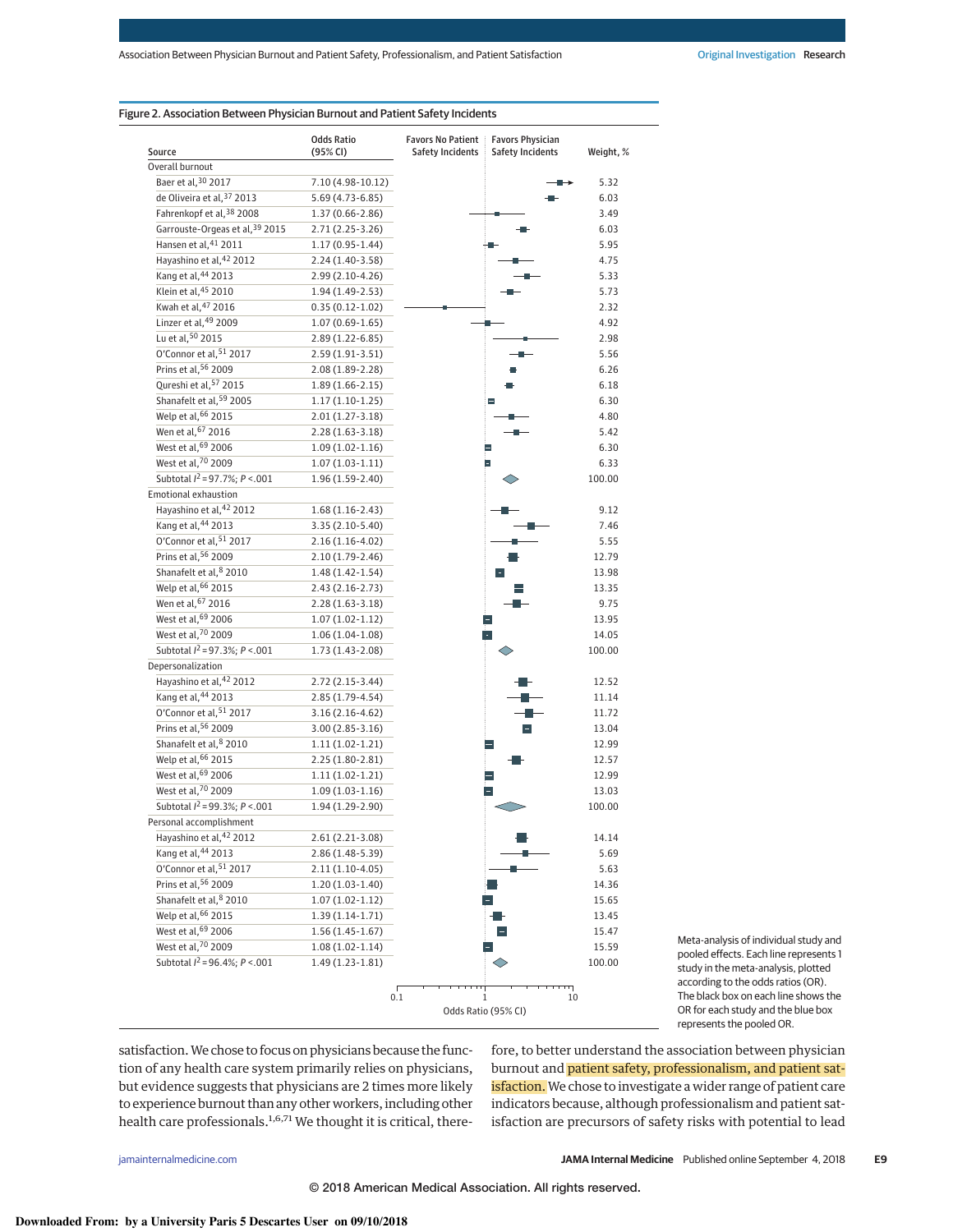# Figure 3. Forest Plot of the Association Between Physician Burnout and Low Professionalism Outcomes

|                                                            |                                          | <b>Favors High</b>                 | <b>Favors Low</b>                  |                |
|------------------------------------------------------------|------------------------------------------|------------------------------------|------------------------------------|----------------|
| Source                                                     | <b>Odds Ratio</b><br>(95% CI)            | Professionalism<br><b>Outcomes</b> | Professionalism<br><b>Outcomes</b> | Weight, %      |
| Overall burnout                                            |                                          |                                    |                                    |                |
| Asai et al, <sup>29</sup> 2007                             | $1.39(1.17-1.65)$                        |                                    |                                    | 4.89           |
| Baer et al, 30 2017                                        | 4.60 (2.19-9.66)                         |                                    |                                    | 3.10           |
| Balch et al, 31 2011                                       | $1.44(1.14-1.82)$                        |                                    |                                    | 4.76           |
| Brazeau et al, 33 2010<br>Brazeau et al, 33 2010           | $5.04(1.95-13.03)$<br>$5.63(3.10-10.22)$ |                                    |                                    | 2.49<br>3.60   |
| Brown et al, 34 2009                                       | $1.65(1.07-2.55)$                        |                                    |                                    | 4.16           |
| Chen et al, 35 2013                                        | 2.02 (1.47-2.78)                         |                                    |                                    | 4.53           |
| Cooke et al, 36 2013                                       | 2.39 (0.75-7.62)                         |                                    |                                    | 2.00           |
| de Oliveira et al. <sup>37</sup> 2013                      | $1.38(1.04-1.83)$                        |                                    |                                    | 4.63           |
| Eckleberry-Hunt et al, <sup>23</sup> 2017                  | 3.55 (2.49-5.07)                         |                                    |                                    | 4.42           |
| Klein et al, 45 2010                                       | $1.58(1.19-2.10)$                        |                                    |                                    | 4.63           |
| Kwah et al, 47 2016                                        | $0.99(0.43 - 2.26)$                      |                                    |                                    | 2.83           |
| Linzer et al, 49 2009<br>Lu et al, 50 2015                 | 1.28 (0.83-1.97)                         |                                    |                                    | 4.17           |
| Ožvačić Adžić et al, 52 2013                               | 6.90 (4.41-10.80)<br>$1.53(0.89-2.63)$   |                                    |                                    | 4.11<br>3.79   |
| Park et al, 53 2016                                        | 5.38 (2.53-11.44)                        |                                    |                                    | 3.06           |
| Passalacqua and Segrin, 54 2012                            | 7.10 (3.78-13.34)                        |                                    |                                    | 3.48           |
| Pedersen et al, 55 2015                                    | $1.18(0.85 - 1.63)$                      |                                    |                                    | 4.51           |
| Ratanawongsa et al, 58 2008                                | 1.11 (0.99-1.24)                         |                                    |                                    | 4.98           |
| Shanafelt et al, 59 2005                                   | 2.41 (1.09-5.33)                         |                                    |                                    | 2.94           |
| Shanafelt et al, 8 2002                                    | 4.00 (2.11-7.58)                         |                                    |                                    | 3.45           |
| Toral-Villanueva et al, 60 2009                            | 3.84 (1.65-8.94)                         |                                    |                                    | 2.79           |
| Yuguero Torres et al, 61 2015<br>Travado et al, 62 2005    | 1.71 (0.86-3.40)                         |                                    |                                    | 3.28<br>4.74   |
| van den Hombergh et al, 63 2009                            | 2.70 (2.12-3.44)<br>1.71 (1.07-2.73)     |                                    |                                    | 4.04           |
| Walocha et al, 64 2013                                     | 3.41 (1.37-8.49)                         |                                    |                                    | 2.59           |
| Weigl et al, 65 2015                                       | 3.06 (0.98-9.55)                         |                                    |                                    | 2.04           |
| Subtotal $I^2 = 89.5\%$ ; $P < .001$                       | $2.31(1.87 - 2.85)$                      |                                    |                                    | 100.00         |
| Emotional exhaustion                                       |                                          |                                    |                                    |                |
| Asai et al, <sup>29</sup> 2007                             | 1.43 (1.09-1.88)                         |                                    |                                    | 9.70           |
| Balch et al, 31 2011                                       | 1.39 (1.04-1.86)                         |                                    |                                    | 9.62           |
| Brazeau et al, 33 2010                                     | 5.74 (3.79-8.69)                         |                                    |                                    | 9.01           |
| Brazeau et al, 33 2010<br>Chen et al, 35 2013              | 6.05 (3.82-9.58)                         |                                    |                                    | 8.76           |
| Cooke et al, 36 2013                                       | 1.58 (1.20-2.08)<br>2.39 (0.75-7.62)     |                                    |                                    | 9.69<br>4.87   |
| Ožvačić Adžić et al, 52 2013                               | $1.01(0.53-1.92)$                        |                                    |                                    | 7.67           |
| Park et al, 53 2016                                        | 2.85 (1.87-4.33)                         |                                    |                                    | 8.98           |
| Toral-Villanueva et al, 60 2009                            | 5.60 (2.90-10.81)                        |                                    |                                    | 7.58           |
| Travado et al, 62 2005                                     | 2.69 (1.95-3.71)                         |                                    |                                    | 9.48           |
| Walocha et al, 64 2013                                     | 3.34 (1.41-7.91)                         |                                    |                                    | 6.37           |
| Weigl et al, 65 2015                                       | 5.02 (2.91-8.66)                         |                                    |                                    | 8.26           |
| Subtotal $I^2 = 89.6\%$ ; $P < .001$                       | 2.71 (1.91-3.86)                         |                                    |                                    | 100.00         |
| Depersonalization<br>Asai et al, <sup>29</sup> 2007        | 1.43 (1.09-1.88)                         |                                    |                                    | 8.37           |
| Balch et al, 31 2011                                       | 1.51 (1.04-2.19)                         |                                    |                                    | 8.09           |
| Brazeau et al, 33 2010                                     | 7.14 (5.33-9.56)                         |                                    |                                    | 8.32           |
| Brazeau et al, 33 2010                                     | 7.69 (5.30-11.16)                        |                                    |                                    | 8.09           |
| Brown et al, 34 2009                                       | $1.65(1.07-2.55)$                        |                                    |                                    | 7.88           |
| Chen et al, 35 2013                                        | 2.51 (1.90-3.31)                         |                                    |                                    | 8.36           |
| Ožvačić Adžić et al, 52 2013                               | 1.79 (0.93-3.44)                         |                                    |                                    | 7.02           |
| Park et al, 53 2016                                        | 7.14 (5.54-9.15)                         |                                    |                                    | 8.43           |
| Shanafelt et al, 8 2002<br>Toral-Villanueva et al, 60 2009 | 2.80 (1.06-7.40)                         |                                    |                                    | 5.68           |
| Travado et al, 62 2005                                     | 4.40 (2.29-8.45)<br>2.62 (1.95-3.52)     |                                    |                                    | 7.03<br>8.32   |
| Walocha et al. <sup>64</sup> 2013                          | $4.54(2.54-8.11)$                        |                                    |                                    | 7.33           |
| Weigl et al, 65 2015                                       | 1.50 (0.78-2.81)                         |                                    |                                    | 7.08           |
| Subtotal $I^2 = 93.6\%$ ; $P < .001$                       | 3.00 (2.02-4.43)                         |                                    |                                    | 100.00         |
| Personal accomplishment                                    |                                          |                                    |                                    |                |
| Asai et al, 29 2007                                        | $1.33(1.05-1.68)$                        |                                    |                                    | 13.38          |
| Brazeau et al, 33 2010                                     | 2.35 (1.12-4.93)                         |                                    |                                    | 9.28           |
| Brazeau et al, 33 2010                                     | 3.41 (1.57-7.41)                         |                                    |                                    | 8.98           |
| Chen et al, 35 2013<br>Ožvačić Adžić et al, 52 2013        | 2.13 (1.59-2.82)                         |                                    |                                    | 13.06          |
| Park et al, 53 2016                                        | 1.92 (1.20-3.07)<br>6.33 (4.55-8.81)     |                                    |                                    | 11.65<br>12.76 |
| Toral-Villanueva et al, 60 2009                            | $2.10(1.10-4.01)$                        |                                    |                                    | 10.10          |
| Travado et al, 62 2005                                     | 2.80 (2.02-3.88)                         |                                    |                                    | 12.79          |
| Walocha et al, 64 2013                                     | 2.38 (0.97-5.84)                         |                                    |                                    | 8.00           |
| Subtotal $I^2 = 89.7\%$ ; $P < .001$                       | $2.49(1.69-3.67)$                        |                                    |                                    | 100.00         |
|                                                            |                                          |                                    |                                    |                |
|                                                            |                                          | 0.2<br>1                           | 10                                 | 20             |
|                                                            |                                          |                                    | Odds Ratio (95% CI)                |                |

Meta-analysis of individual study and pooled effects. Each line represents 1 study in the meta-analysis, plotted according to the odds ratios (OR). The black box on each line shows the OR for each study and the blue box represents the pooled OR.

**E10 JAMA Internal Medicine** Published online September 4, 2018 **(Reprinted)** [jamainternalmedicine.com](http://www.jamainternalmedicine.com/?utm_campaign=articlePDF%26utm_medium=articlePDFlink%26utm_source=articlePDF%26utm_content=jamainternmed.2018.3713)

© 2018 American Medical Association. All rights reserved.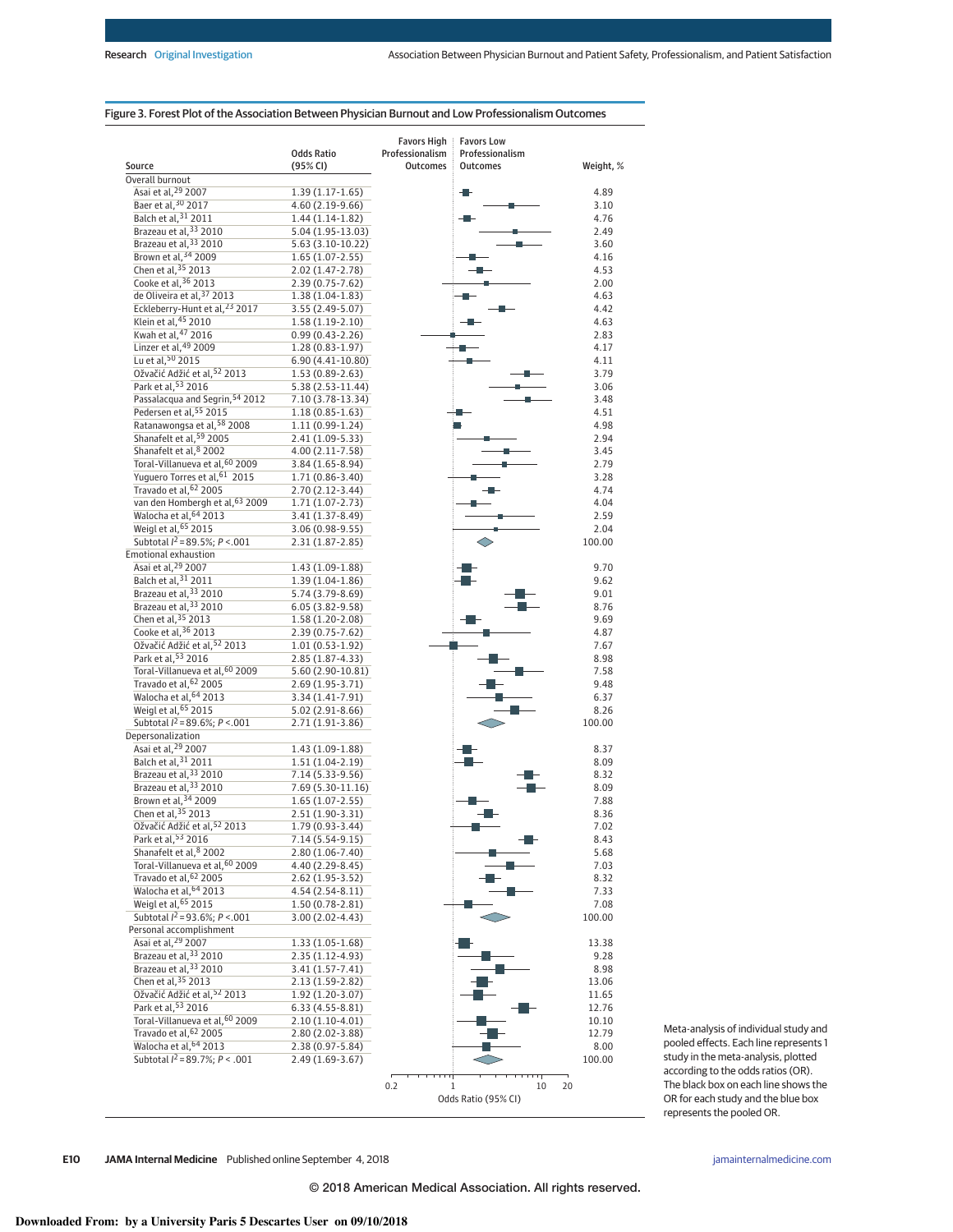|                                           |                               | <b>Favors Low</b>       | <b>Favors High</b>                        |           |
|-------------------------------------------|-------------------------------|-------------------------|-------------------------------------------|-----------|
| Source                                    | <b>Odds Ratio</b><br>(95% CI) | Patient<br>Satisfaction | Patient<br><b>Satisfaction</b>            | Weight, % |
| Overall burnout                           |                               |                         |                                           |           |
| Anagnostopoulos et al, 10 2012            | 5.83 (4.25-8.00)              |                         |                                           | 14.98     |
| Halbesleben and Rathert, 40 2008          | $3.50(2.31-5.30)$             |                         |                                           | 14.30     |
| Lafreniere et al, 48 2016                 | $2.30(1.29-4.10)$             |                         |                                           | 12.98     |
| Ožvačić Adžić et al, 52 2013              | $1.30(1.07-1.58)$             |                         |                                           | 15.61     |
| Ratanawongsa et al, 58 2008               | $1.27(0.74-2.18)$             |                         |                                           | 13.30     |
| van den Hombergh et al, 63 2009           | $1.81(1.14-2.86)$             |                         |                                           | 13.95     |
| Weng et al, 68 2011                       | $2.21(1.59-3.08)$             |                         |                                           | 14.89     |
| Subtotal $I^2$ = 90.5%; $P < 001$         | $2.28(1.42 - 3.68)$           |                         |                                           | 100.00    |
| <b>Emotional exhaustion</b>               |                               |                         |                                           |           |
| Anagnostopoulos et al, <sup>10</sup> 2012 | $5.10(4.20 - 6.20)$           |                         |                                           | 35.65     |
| Ožvačić Adžić et al, 52 2013              | $1.14(0.68-1.90)$             |                         |                                           | 33.18     |
| Weng et al, 68 2011                       | $2.09(1.05 - 4.16)$           |                         |                                           | 31.17     |
| Subtotal $I^2 = 96.6\%$ ; $P < .001$      | $2.35(0.83 - 6.64)$           |                         |                                           | 100.00    |
| Depersonalization                         |                               |                         |                                           |           |
| Anagnostopoulos et al, 10 2012            | $9.00(7.00-11.57)$            |                         |                                           | 25.11     |
| Halbesleben and Rathert, 40 2008          | $9.50(8.00-11.28)$            |                         |                                           | 25.62     |
| Lafreniere et al, 48 2016                 | $2.77(0.94 - 8.16)$           |                         |                                           | 15.21     |
| Ožvačić Adžić et al, 52 2013              | $1.56(0.95-2.56)$             |                         |                                           | 22.67     |
| Weng et al, 68 2011                       | 2.86 (0.67-12.21)             |                         |                                           | 11.39     |
| Subtotal $I^2 = 91.6\%$ ; $P < .001$      | $4.50(2.34-8.64)$             |                         |                                           | 100.00    |
| Personal accomplishment                   |                               |                         |                                           |           |
| Anagnostopoulos et al, 10 2012            | $2.65(1.80-3.91)$             |                         |                                           | 32.35     |
| Ožvačić Adžić et al, 52 2013              | $1.35(1.03-1.77)$             |                         |                                           | 37.20     |
| Weng et al, 68 2011                       | $2.17(1.41-3.35)$             |                         |                                           | 30.46     |
| Subtotal $I^2 = 72.2\%$ ; $P = .03$       | $1.94(1.25-3.01)$             |                         |                                           | 100.00    |
|                                           |                               | 0.5                     | 10<br>$\mathbf{1}$<br>Odds Ratio (95% CI) | 20        |
|                                           |                               |                         |                                           |           |

#### Figure 4. Association Between Physician Burnout and Reduced Patient Satisfaction

Meta-analysis of individual study and pooled effects. Each line represents 1 study in the meta-analysis, plotted according to the odds ratios (OR). The black box on each line shows the OR for each study and the blue box represents the pooled OR.

to active patient safety incidents,<sup>19</sup> to our knowledge, previous research has not systematically reviewed the association between burnout/stress and these outcomes. Moreover, aspects of professionalism, such as poor empathy and suboptimal patient-physician rapport, could result in underinvestigated but important adversities for patients, such as psychological harm and an overall negative experience of health care.

We found that physician burnout is associated with a reduced efficiency of health care systems to deliver highquality, safe care to patients. Preventable adverse events cost several billions of dollars to health care systems every year.<sup>72</sup> Physician burnout therefore is costly for health care organizations and undermines a fundamental societal need for the receipt of safe care. Current interventions for improving health care quality and safety havemainly focused on identifying and monitoring vulnerable patients (eg, patients with complex health care needs) and occasionally vulnerable systems.<sup>73,74</sup> Our findings support the view that existing care quality and patient safety standards are incomplete; a core but neglected contributor is physician wellness.<sup>1-4</sup> This recommendation is in accordance with all well-recognized patient safety classification systems (eg, World Health Organization), which concur that there are 3 major contributory factors to patient safety incidents: patient, health care system, and clinician factors.

High depersonalization in physicians was particularly indicative that patient care could be at risk, as it had associations with both increased patient safety incidents and reduced professionalism. Depersonalization was also associated with lower patient satisfaction, suggesting that its results can be perceived by patients. These findings are consistent with existing evidence showing that depersonalization is related to low professionalism.75,<sup>76</sup> Depersonalization scores in physicians could be measured by health care organizations together with other well-established quality strategies to guide system-level interventions for improving quality of health care and patient safety.

Most of the studies relied on patient care outcomes that were self-reported by physicians. However, we failed to show significant links between physician burnout and patient safety outcomes recorded in the health care systems (eg, the health records of patients, surveillance). Concerns have frequently been raised about poor and inconsistent system recording of patient safety outcomes.77As such, our findings suggest that existing systembased assessment methods are incomplete and less sensitive to the full range of patient safety outcomes reported by physicians and patients. These uncaptured safety outcomes might include "near misses," but may also concern incidents different in nature, such as psychological harm, that do not result in directly observable patient harm but may affect the physician-patient relationship and indirectly harm both parties.

Reporting systems for quality of care and patient safety outcomes require revision and better standardization across health care organizations. This standardization will enable larger and more rigorous studies of the association between physician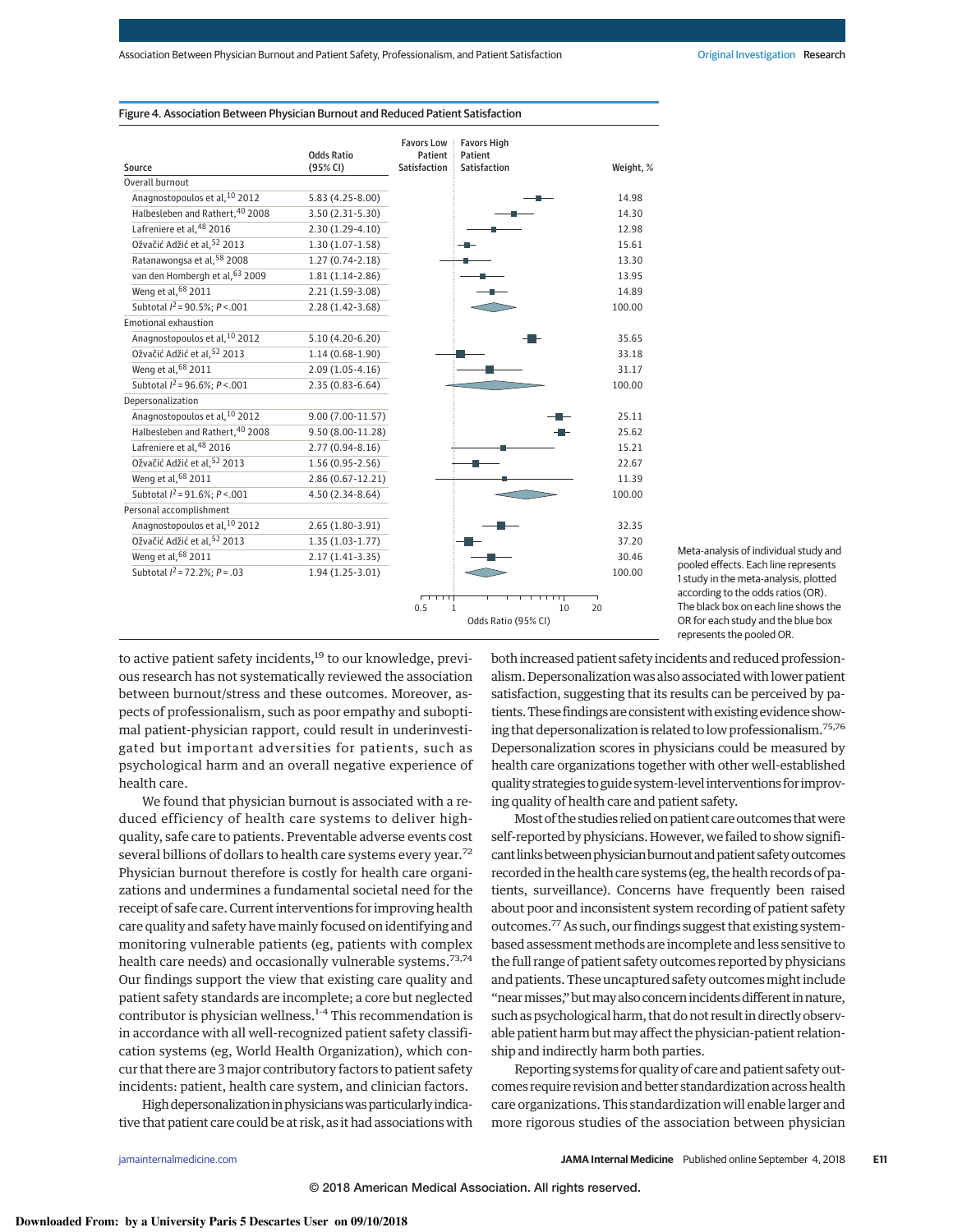burnout and key aspects of patient care that will be accessible at an organizational level and affect policy decisions. An alternative explanation for this finding is that physicians' perceptions of safety are unreliable; however, this conclusion is not supported by previous research suggesting that staffreported patient safety outcomes overlap with objective safety indicators.<sup>78,79</sup> That said, association between burnout and selfcriticism on physicians' reports and patient safety outcomes warrants further investigation.

Another finding is that studies based on resident and earlycareer physicians reported stronger links between burnout and low professionalism compared with studies based on middleand late-career physicians. It is likely that burnout signs among residents and early-career physicians have detrimental associations with their work satisfaction, professional values, and integrity.80-<sup>82</sup> Health care organizations have a duty to support physicians in the demanding transition from training to professional life. Residents will be responsible for the health care delivery for over 2 decades in the future. Investments in their wellness and professional values, which are largely shaped during early-career years, are perhaps the most efficient strategy for building organizational immunity against workforce shortages and patient harm/mistrust.

#### Strengths and Limitations

This study has both strengths and limitations. We undertook a rigorous quantitative assessment of the association between burnout and patient care quality and safety in a pooled sample of more than 42 000 physicians. Meta-analysis allowed us to compare the results across individual studies, examine the consistency of associations, and explore variables that might account for inconsistency.

However, there are also limitations. A wide range of outcomes was included in this review, and some outcomes pooled together in the same subcategory exhibited substantial variation (eg, professionalism). Similarly, although we focused on physicians, this is a broad research population of health professionals working in various health care settings and specialties. We accounted for the large heterogeneity by applying random-effects models to adjust for study-level variations and by undertaking subgroup analyses to explore key factors that may account for variation. We only explored the outcome of basic sources of heterogeneity because multiple subgroup analyses inflate the probability of finding false results.<sup>83</sup> We excluded gray literature because the quality of research contained in the gray literature is generally lower and more difficult to combine with research contained in peer-reviewed journal articles.<sup>84</sup> The visual inspection of the funnel plot and Egger test did not identify evidence of publication bias in any of our analyses, which supports our decision. However, we cannot fully eliminate the possibility that the exclusion of gray literature has introduced undetected selection bias. Finally, the design of the original studies (mostly cross-sectional) imposes limits on our ability to establish causal links between physician burnout and patient safety, professionalism, and patient satisfaction and the mechanisms that underpin these links.

# **Conclusions**

The primary conclusion of this review is that physician burnout might jeopardize patient care. Physician wellness and quality of patient care are critical and complementary dimensions of health care organization efficiency. Investments in organizational strategies to jointly monitor and improve physician wellness and patient care outcomes are needed. Interventions aimed at improving the culture of health care organizations as well as interventions focused on individual physicians but supported and funded by health care organizations are beneficial.<sup>2,85,86</sup> They should therefore be evaluated at scale and implemented.

#### ARTICLE INFORMATION

**Accepted for Publication:** June 15, 2018. **Published Online:** September 4, 2018. doi[:10.1001/jamainternmed.2018.3713](https://jama.jamanetwork.com/article.aspx?doi=10.1001/jamainternmed.2018.3713&utm_campaign=articlePDF%26utm_medium=articlePDFlink%26utm_source=articlePDF%26utm_content=jamainternmed.2018.3713)

**Author Affiliations:** National Institute for Health Research (NIHR) School for Primary Care Research, NIHR Greater Manchester Patient Safety Translational Research Centre, Manchester Academic Health Science Centre, University of Manchester, Manchester, United Kingdom (Panagioti); NIHR School for Primary Care Research, Manchester Academic Health Science Centre, University of Manchester, Manchester, United Kingdom (Geraghty, Zhou, Hodkinson, Esmail); Bradford Institute for Health Research, University of Leeds, Leeds, United Kingdom (Johnson); Laboratory of Hygiene, Aristotle Medical School, Aristotle University of Thessaloniki, Thessaloniki, Greece (Panagopoulou); Research Institute, Primary Care and Health Sciences, Keele University, Keele, Newcastle, United Kingdom (Chew-Graham); Westminster Centre for Resilience, Faculty of Science and Technology, University of Westminster, London, United Kingdom (Peters); Institute of Applied Health Research College of Medical and

Dental Sciences, Murray Learning Centre, University of Birmingham, Edgbaston, Birmingham, United Kingdom (Riley).

**Author Contributions:** Dr Panagioti had full access to all of the data in the study and takes responsibility for the integrity of the data and the accuracy of the data analysis. *Concept and design:* Panagioti, Geraghty, Panagopoulou, Chew-Graham, Peters, Riley, Esmail. *Acquisition, analysis, or interpretation of data:* Panagioti, Geraghty, Johnson, Zhou, Hodkinson. *Drafting of the manuscript:* Panagioti, Hodkinson. *Critical revision of the manuscript for important intellectual content:* Panagioti, Geraghty, Johnson, Zhou, Panagopoulou, Chew-Graham, Peters, Hodkinson, Riley, Esmail. *Statistical analysis:* Panagioti, Hodkinson. *Obtained funding:* Panagioti. *Administrative, technical, or material support:* Geraghty, Johnson, Zhou. *Supervision:* Panagioti, Panagopoulou.

**Conflict of Interest Disclosures:** None reported.

**Funding/Support:** This study was funded by the United Kingdom National Institute of Health Research (NIHR) School for Primary Care Research

(project 298) and the NIHR Greater Manchester Patient Safety Translational Research Centre funded Dr Panagioti's time contributed to this project. The research team members were independent from the funding agencies.

**Role of the Funder/Sponsor:** The funding organizations had no role in the design and conduct of the study; collection, management, analysis, and interpretation of the data; preparation, review, or approval of the manuscript; and decision to submit the manuscript for publication.

**Disclaimer:** The views expressed in this publication are those of the authors and not necessarily those of the National Health Service, the NIHR, or the Department of Health.

#### **REFERENCES**

**1**. Wallace JE, Lemaire JB, Ghali WA. Physician wellness: a missing quality indicator. *Lancet*. 2009; 374(9702):1714-1721. doi[:10.1016/S0140-6736\(09\)](https://dx.doi.org/10.1016/S0140-6736(09)61424-0) [61424-0](https://dx.doi.org/10.1016/S0140-6736(09)61424-0)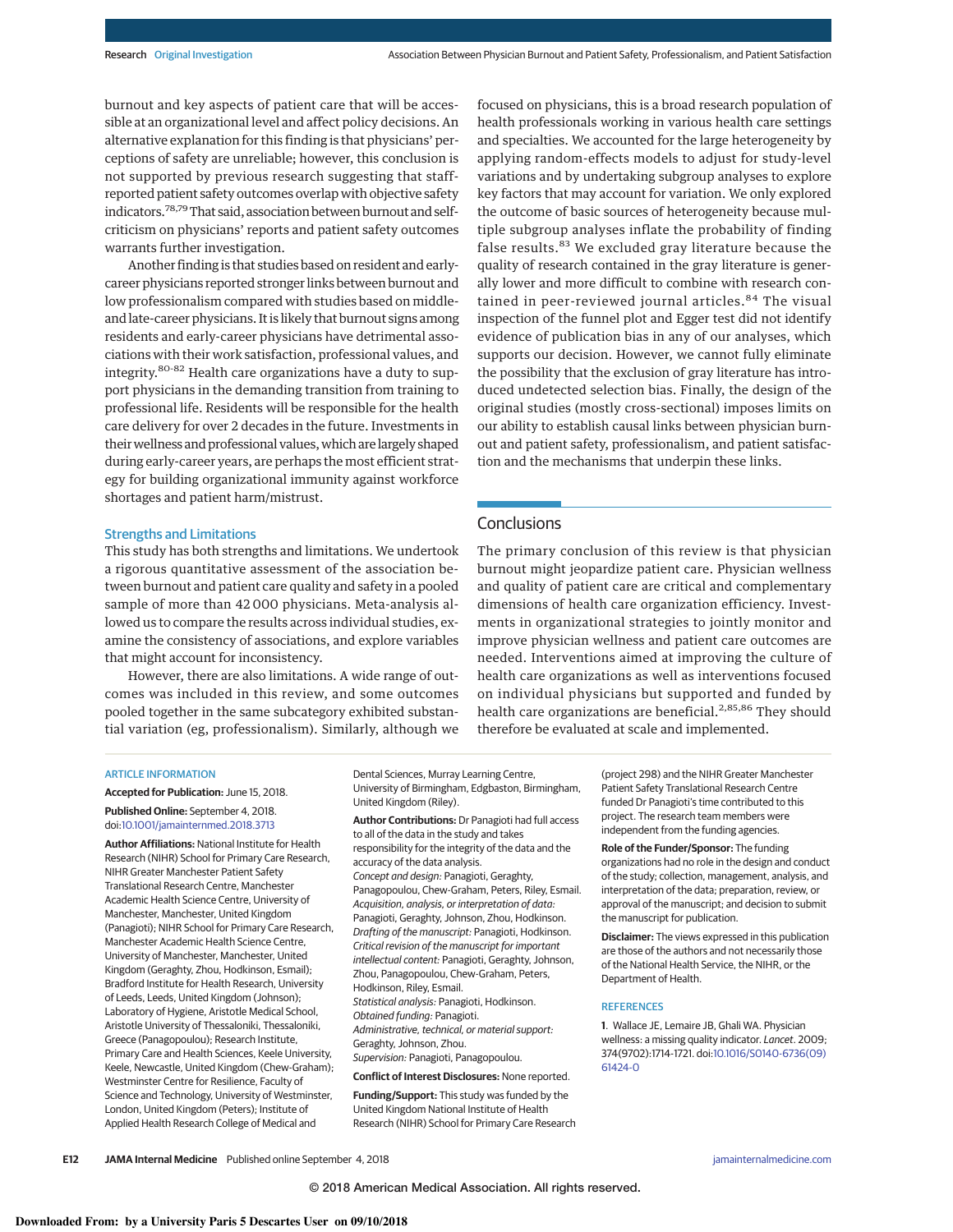**2**. Firth-Cozens J. Interventions to improve physicians' well-being and patient care. *Soc Sci Med*. 2001;52(2):215-222. doi[:10.1016/S0277-9536\(00\)](https://dx.doi.org/10.1016/S0277-9536(00)00221-5) [00221-5](https://dx.doi.org/10.1016/S0277-9536(00)00221-5)

**3**. Firth-Cozens J, Greenhalgh J. Doctors' perceptions of the links between stress and lowered clinical care. *Soc Sci Med*[. 1997;44\(7\):](https://www.ncbi.nlm.nih.gov/pubmed/9089922) [1017-1022.](https://www.ncbi.nlm.nih.gov/pubmed/9089922)

**4**. Shanafelt TD, Bradley KA, Wipf JE, Back AL. Burnout and self-reported patient care in an internal medicine residency program. *Ann Intern Med*. 2002;136(5):358-367. doi[:10.7326/0003-4819-136](https://dx.doi.org/10.7326/0003-4819-136-5-200203050-00008) [-5-200203050-00008](https://dx.doi.org/10.7326/0003-4819-136-5-200203050-00008)

**5**. Maslach C, Schaufeli WB, Leiter MP. Job burnout. *Annu Rev Psychol*. 2001;52:397-422. doi[:10.1146](https://dx.doi.org/10.1146/annurev.psych.52.1.397) [/annurev.psych.52.1.397](https://dx.doi.org/10.1146/annurev.psych.52.1.397)

**6**. Shanafelt TD, Hasan O, Dyrbye LN, et al. Changes in burnout and satisfaction with work-life balance in physicians and the general US working population between 2011 and 2014. *Mayo Clin Proc*. 2015;90(12):1600-1613. doi[:10.1016/j.mayocp.2015](https://dx.doi.org/10.1016/j.mayocp.2015.08.023) [.08.023](https://dx.doi.org/10.1016/j.mayocp.2015.08.023)

**7**. Peckham C. Medscape Lifestyle Report 2017: race and ethnicity, bias and burnout. [https://www.medscape.com/features/slideshow](https://www.medscape.com/features/slideshow/lifestyle/2017/overview) [/lifestyle/2017/overview.](https://www.medscape.com/features/slideshow/lifestyle/2017/overview) Updated July 30, 2018. Accessed July 25, 2018.

**8**. Shanafelt TD, Balch CM, Bechamps G, et al. Burnout and medical errors among American surgeons. *Ann Surg*. 2010;251(6):995-1000. doi[:10.1097/SLA.0b013e3181bfdab3](https://dx.doi.org/10.1097/SLA.0b013e3181bfdab3)

**9**. Shanafelt TD, Gradishar WJ, Kosty M, et al. Burnout and career satisfaction among US oncologists.*J Clin Oncol*. 2014;32(7):678-686. doi[:10.1200/JCO.2013.51.8480](https://dx.doi.org/10.1200/JCO.2013.51.8480)

**10**. Anagnostopoulos F, Liolios E, Persefonis G, Slater J, Kafetsios K, Niakas D. Physician burnout and patient satisfaction with consultation in primary health care settings: evidence of relationships from a one-with-many design.*J Clin Psychol Med Settings*. 2012;19(4):401-410. doi[:10.1007/s10880-011-9278-8](https://dx.doi.org/10.1007/s10880-011-9278-8)

**11**. Dewa CS, Loong D, Bonato S, Trojanowski L. The relationship between physician burnout and quality of healthcare in terms of safety and acceptability: a systematic review. *BMJ Open*. 2017;7(6):e015141. doi[:10.1136/bmjopen-2016-015141](https://dx.doi.org/10.1136/bmjopen-2016-015141)

**12**. Hall LH, Johnson J, Watt I, Tsipa A, O'Connor DB. Healthcare staff wellbeing, burnout, and patient safety: a systematic review. *PLoS One*. 2016; 11(7):e0159015. doi[:10.1371/journal.pone.0159015](https://dx.doi.org/10.1371/journal.pone.0159015)

**13**. Stroup DF, Berlin JA, Morton SC, et al; Meta-analysis of Observational Studies in Epidemiology (MOOSE) Group. Meta-analysis of observational studies in epidemiology: a proposal for reporting.*JAMA*. 2000;283(15):2008-2012. doi[:10.1001/jama.283.15.2008](https://jama.jamanetwork.com/article.aspx?doi=10.1001/jama.283.15.2008&utm_campaign=articlePDF%26utm_medium=articlePDFlink%26utm_source=articlePDF%26utm_content=jamainternmed.2018.3713)

**14**. Moher D, Liberati A, Tetzlaff J, Altman DG; PRISMA Group. Preferred reporting items for systematic reviews and meta-analyses: the PRISMA statement. *PLoS Med*. 2009;6(7):e1000097. doi[:10.1371/journal.pmed.1000097](https://dx.doi.org/10.1371/journal.pmed.1000097)

**15**. Maslach C, Jackson S, Leiter M. *Maslach Burnout Inventory Manual*. Palo Alto, CA: Consulting Psychologists Press; 1996.

**16**. Bianchi R, Schonfeld IS, Laurent E. Burnout-depression overlap: a review. *Clin Psychol Rev*. 2015;36:28-41. doi[:10.1016/j.cpr.2015.01.004](https://dx.doi.org/10.1016/j.cpr.2015.01.004)

**17**. Vincent C. *Patient Safety*. Edinburgh, UK: Churchill Livingstone; 2005.

**18**. Kanter MH, Nguyen M, Klau MH, Spiegel NH, Ambrosini VL. What does professionalism mean to the physician? *Perm J*. 2013;17(3):87-90. doi[:10.7812/TPP/12-120](https://dx.doi.org/10.7812/TPP/12-120)

**19**. Panagioti M, Stokes J, Esmail A, et al. Multimorbidity and patient safety incidents in primary care: a systematic review and meta-analysis. *PLoS One*. 2015;10(8):e0135947. doi[:10.1371/journal.pone.0135947](https://dx.doi.org/10.1371/journal.pone.0135947)

**20**. Thomas BH, Ciliska D, Dobbins M, Micucci S. A process for systematically reviewing the literature: providing the research evidence for public health nursing interventions—worldviews on evidence-based nursing: Sigma Theta Tau International. *Honor Soc Nurs.* 2004;1(3):176-184.

**21**. Higgins JPT, Green S, eds. Cochrane Handbook for Systematic Reviews of Interventions, Version 5.1.0 The Cochrane Collaboration, 2011. [www.handbook.cochrane.org.](http://www.handbook.cochrane.org) Updated March 2011. Accessed

**22**. Dollarhide AW, Rutledge T, Weinger MB, et al. A real-time assessment of factors influencing medication events.*J Healthc Qual*. 2014;36(5):5-12. doi[:10.1111/jhq.12012](https://dx.doi.org/10.1111/jhq.12012)

**23**. Eckleberry-Hunt J, Kirkpatrick H, Taku K, Hunt R. Self-report study of predictors of physician wellness, burnout, and quality of patient care. *South Med J*. 2017;110(4):244-248. doi[:10.14423](https://dx.doi.org/10.14423/SMJ.0000000000000629) [/SMJ.0000000000000629](https://dx.doi.org/10.14423/SMJ.0000000000000629)

**24**. Higgins JP, Thompson SG, Deeks JJ, Altman DG. Measuring inconsistency in meta-analyses. *BMJ*. 2003;327(7414):557-560. doi[:10.1136/bmj.327.7414](https://dx.doi.org/10.1136/bmj.327.7414.557) [.557](https://dx.doi.org/10.1136/bmj.327.7414.557)

**25**. Egger M, Davey Smith G, Schneider M, Minder C. Bias in meta-analysis detected by a simple, graphical test. *BMJ*. 1997;315(7109):629-634. doi[:10.1136/bmj.315.7109.629](https://dx.doi.org/10.1136/bmj.315.7109.629)

**26**. Kontopantelis E, Reeves D. Metaan: random-effects meta-analysis. *Stata J*. 2010;10(3): 395-407.

**27**. Sterne JAC, Harbord RM. Funnel plots in meta-analysis. *Stata J*. 2004;4(2):127-141.

**28**. Harbord RM, Harris RJ, Sterne JAC. Updated tests for small-study effects in meta-analyses. *Stata J*. 2009;9(2):197-210.

**29**. Asai M, Morita T, Akechi T, et al. Burnout and psychiatric morbidity among physicians engaged in end-of-life care for cancer patients: a cross-sectional nationwide survey in Japan. *Psychooncology*. 2007;16(5):421-428. doi[:10.1002](https://dx.doi.org/10.1002/pon.1066) [/pon.1066](https://dx.doi.org/10.1002/pon.1066)

**30**. Baer TE, Feraco AM, Tuysuzoglu Sagalowsky S, Williams D, Litman HJ, Vinci RJ. Pediatric resident burnout and attitudes toward patients. *Pediatrics*. 2017;139(3):1-8. doi[:10.1542/peds.2016-2163](https://dx.doi.org/10.1542/peds.2016-2163)

**31**. Balch CM, Oreskovich MR, Dyrbye LN, et al. Personal consequences of malpractice lawsuits on American surgeons.*J Am Coll Surg*. 2011;213(5): 657-667. doi[:10.1016/j.jamcollsurg.2011.08.005](https://dx.doi.org/10.1016/j.jamcollsurg.2011.08.005)

**32**. Bourne T, Wynants L, Peters M, et al. The impact of complaints procedures on the welfare, health and clinical practise of 7926 doctors in the UK: a cross-sectional survey. *BMJ Open*. 2015;5(1): e006687. doi[:10.1136/bmjopen-2014-006687](https://dx.doi.org/10.1136/bmjopen-2014-006687)

**33**. Brazeau CMLR, Schroeder R, Rovi S, Boyd L. Relationships between medical student burnout, empathy, and professionalism climate. *Acad Med*. 2010;85(10)(suppl):S33-S36. doi[:10.1097/ACM](https://dx.doi.org/10.1097/ACM.0b013e3181ed4c47) [.0b013e3181ed4c47](https://dx.doi.org/10.1097/ACM.0b013e3181ed4c47)

**34**. Brown R, Dunn S, Byrnes K, Morris R, Heinrich P, Shaw J. Doctors' stress responses and poor communication performance in simulated bad-news consultations. *Acad Med*. 2009;84(11): 1595-1602. doi[:10.1097/ACM.0b013e3181baf537](https://dx.doi.org/10.1097/ACM.0b013e3181baf537)

**35**. Chen K-Y, Yang C-M, Lien C-H, et al. Burnout, job satisfaction, and medical malpractice among physicians. *Int J Med Sci*. 2013;10(11):1471-1478. doi[:10.7150/ijms.6743](https://dx.doi.org/10.7150/ijms.6743)

**36**. Cooke GPE, Doust JA, Steele MC. A survey of resilience, burnout, and tolerance of uncertainty in Australian general practice registrars. *BMC Med Educ*. 2013;13:2. doi[:10.1186/1472-6920-13-2](https://dx.doi.org/10.1186/1472-6920-13-2)

**37**. de Oliveira GS Jr, Chang R, Fitzgerald PC, et al. The prevalence of burnout and depression and their association with adherence to safety and practice standards: a survey of United States anesthesiology trainees. *Anesth Analg*. 2013;117(1):182-193. doi[:10](https://dx.doi.org/10.1213/ANE.0b013e3182917da9) [.1213/ANE.0b013e3182917da9](https://dx.doi.org/10.1213/ANE.0b013e3182917da9)

**38**. Fahrenkopf AM, Sectish TC, Barger LK, et al. Rates of medication errors among depressed and burnt out residents: prospective cohort study. *BMJ*. 2008;336(7642):488-491. doi[:10.1136/bmj.39469](https://dx.doi.org/10.1136/bmj.39469.763218.BE) [.763218.BE](https://dx.doi.org/10.1136/bmj.39469.763218.BE)

**39**. Garrouste-Orgeas M, Perrin M, Soufir L, et al. The Iatroref study: medical errors are associated with symptoms of depression in ICU staff but not burnout or safety culture. *Intensive Care Med*. 2015; 41(2):273-284. doi[:10.1007/s00134-014-3601-4](https://dx.doi.org/10.1007/s00134-014-3601-4)

**40**. Halbesleben JRB, Rathert C. Linking physician burnout and patient outcomes: exploring the dyadic relationship between physicians and patients. *Health Care Manage Rev*. 2008;33(1): 29-39. doi[:10.1097/01.HMR.](https://dx.doi.org/10.1097/01.HMR.0000304493.87898.72) [0000304493.87898.72](https://dx.doi.org/10.1097/01.HMR.0000304493.87898.72)

**41**. Hansen RP, Vedsted P, Sokolowski I, Søndergaard J, Olesen F. General practitioner characteristics and delay in cancer diagnosis. a population-based cohort study. *BMC Fam Pract*. 2011;12:100. doi[:10.1186/1471-2296-12-100](https://dx.doi.org/10.1186/1471-2296-12-100)

**42**. Hayashino Y, Utsugi-Ozaki M, Feldman MD, Fukuhara S. Hope modified the association between distress and incidence of self-perceived medical errors among practicing physicians: prospective cohort study. *PLoS One*. 2012;7(4): e35585. doi[:10.1371/journal.pone.0035585](https://dx.doi.org/10.1371/journal.pone.0035585)

**43**. Kalmbach DA, Arnedt JT, Song PX, Guille C, Sen S. Sleep disturbance and short sleep as risk factors for depression and perceived medical errors in first-year residents. *Sleep*. 2017;40(3):1-8. doi[:10.1093/sleep/zsw073](https://dx.doi.org/10.1093/sleep/zsw073)

**44**. Kang EK, Lihm HS, Kong EH. Association of intern and resident burnout with self-reported medical errors. *Korean J Fam Med*. 2013;34(1):36-42. doi[:10.4082/kjfm.2013.34.1.36](https://dx.doi.org/10.4082/kjfm.2013.34.1.36)

**45**. Klein J, Grosse Frie K, Blum K, von dem Knesebeck O. Burnout and perceived quality of care among German clinicians in surgery. *Int J Qual Health Care*. 2010;22(6):525-530. doi[:10.1093/intqhc/mzq056](https://dx.doi.org/10.1093/intqhc/mzq056)

**46**. Krebs EE, Garrett JM, Konrad TR. The difficult doctor? characteristics of physicians who report frustration with patients: an analysis of survey data. *BMC Health Serv Res*. 2006;6:128. doi[:10.1186](https://dx.doi.org/10.1186/1472-6963-6-128) [/1472-6963-6-128](https://dx.doi.org/10.1186/1472-6963-6-128)